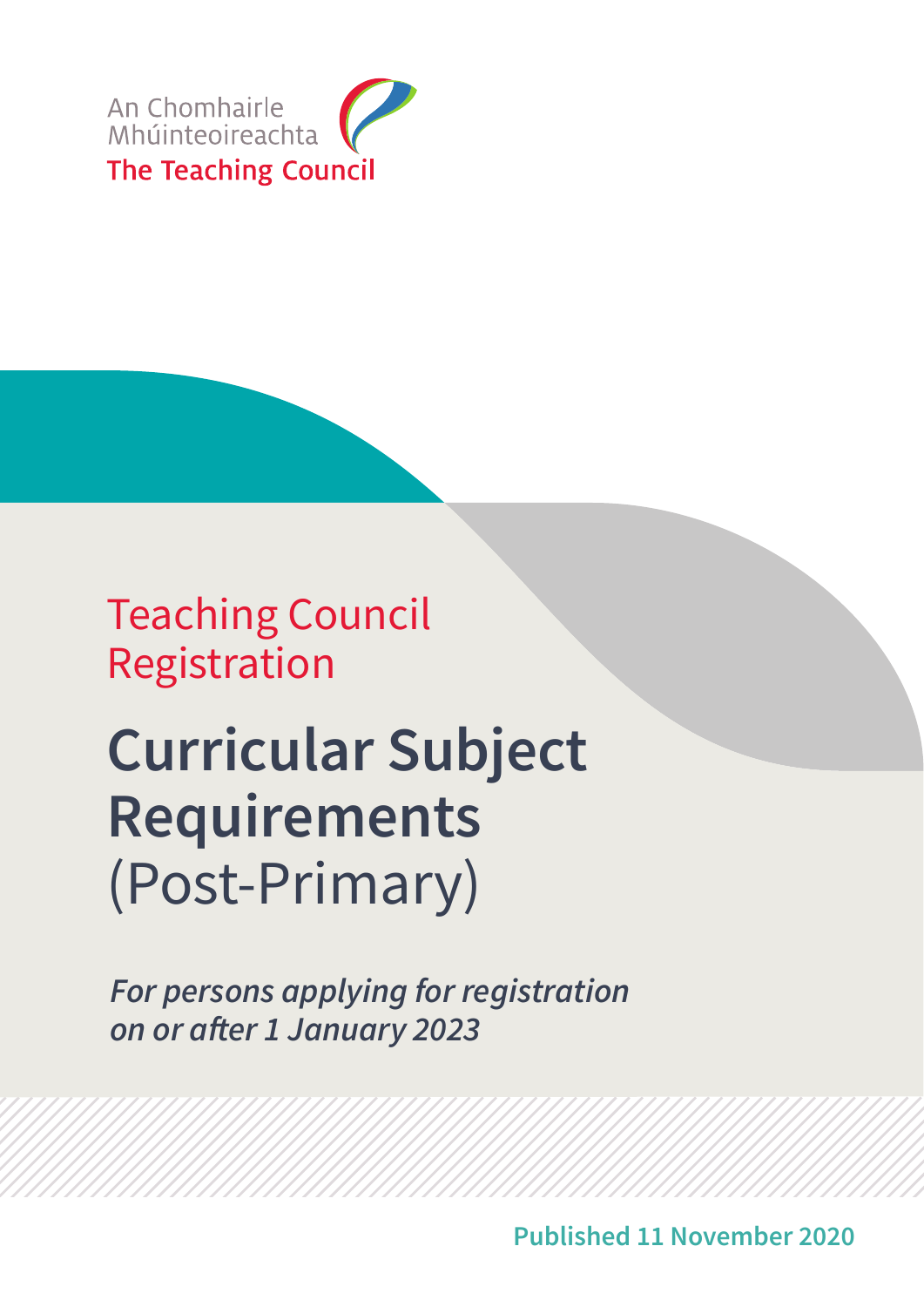### Glossary

### **Concurrent Qualification**

A qualification which combines the study of one or more subject disciplines with teacher education professional studies, foundation studies and school placement.

#### **Curricular Subject**

A subject with a prescribed syllabus approved by the Department of Education and Skills and examined by the State Examinations Commission.

#### **ECTS (European Credit Transfer System) credits**

ECTS credits is a student centred system based on the student workload required to achieve the objectives of a programme of study. It is based on the principle that 60 ECTS credits measure the workload of a full-time student during one academic year.

#### **Leaving Certificate**

The final examination at post-primary level education in Ireland which is administered by the State Examinations Commission.

#### **Programme of Initial Teacher Education**

 A qualification which combines teacher education professional studies, foundation studies and school placement. For the purposes of this document it refers to a qualification directed towards post-primary teachers.

#### **Post-primary**

Refers to second-level teaching in Ireland which typically caters for 12-18 year olds. Also known as secondary teaching.

#### **Registration Regulations**

Regulations published by the Teaching Council in accordance with Section 31 of the Teaching Council Act, 2001, which set out the requirements for becoming a registered teacher in Ireland. These regulations may, from time to time, be amended or updated by the Teaching Council.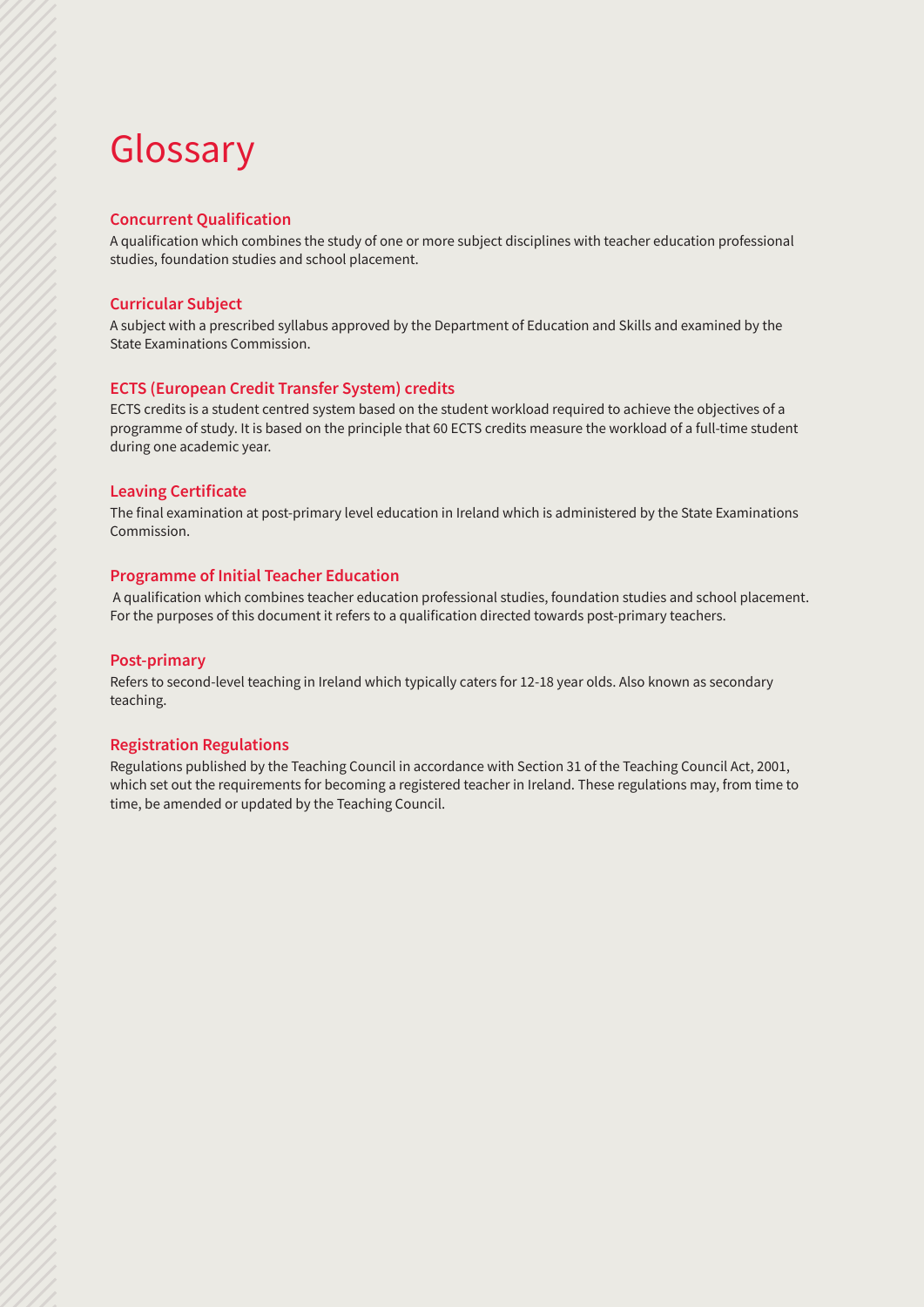### **Contents**

| <b>Foreword</b>                                                                    | $\overline{\mathbf{2}}$ |
|------------------------------------------------------------------------------------|-------------------------|
| Accounting                                                                         | $\mathsf{3}$            |
| Agricultural Science                                                               | $\overline{4}$          |
| <b>Ancient Greek</b>                                                               | 5                       |
| <b>Applied Mathematics</b>                                                         | 6                       |
| Art (Including Crafts)                                                             | $\overline{1}$          |
| Biology                                                                            | 8                       |
| <b>Business</b>                                                                    | $\overline{9}$          |
| Chemistry                                                                          | 10                      |
| <b>Classical Studies</b>                                                           | 11                      |
| <b>Computer Science</b>                                                            | 12                      |
| <b>Construction Studies</b>                                                        | 13                      |
| Curricular Languages (Arabic, French, German, Italian, Japanese, Russian, Spanish) | 14                      |
| Design and Communication Graphics (DCG)                                            | 15                      |
| Economics                                                                          | 16                      |
| Engineering                                                                        | 17                      |
| English                                                                            | 18                      |
| Gaeilge                                                                            | 19                      |
| Geography                                                                          | 20                      |
| <b>Hebrew Studies</b>                                                              | 21                      |
| History                                                                            | 22                      |
| <b>Home Economics</b>                                                              | 23                      |
| Latin                                                                              | 24                      |
| Mathematics                                                                        | 25                      |
| Music                                                                              | 26                      |
| Physical Education                                                                 | 27                      |
| Physics                                                                            | 28                      |
| Physics and Chemistry                                                              | 29                      |
| Politics & Society                                                                 | 30                      |
| Religious Education                                                                | 31                      |
| Technology                                                                         | 32                      |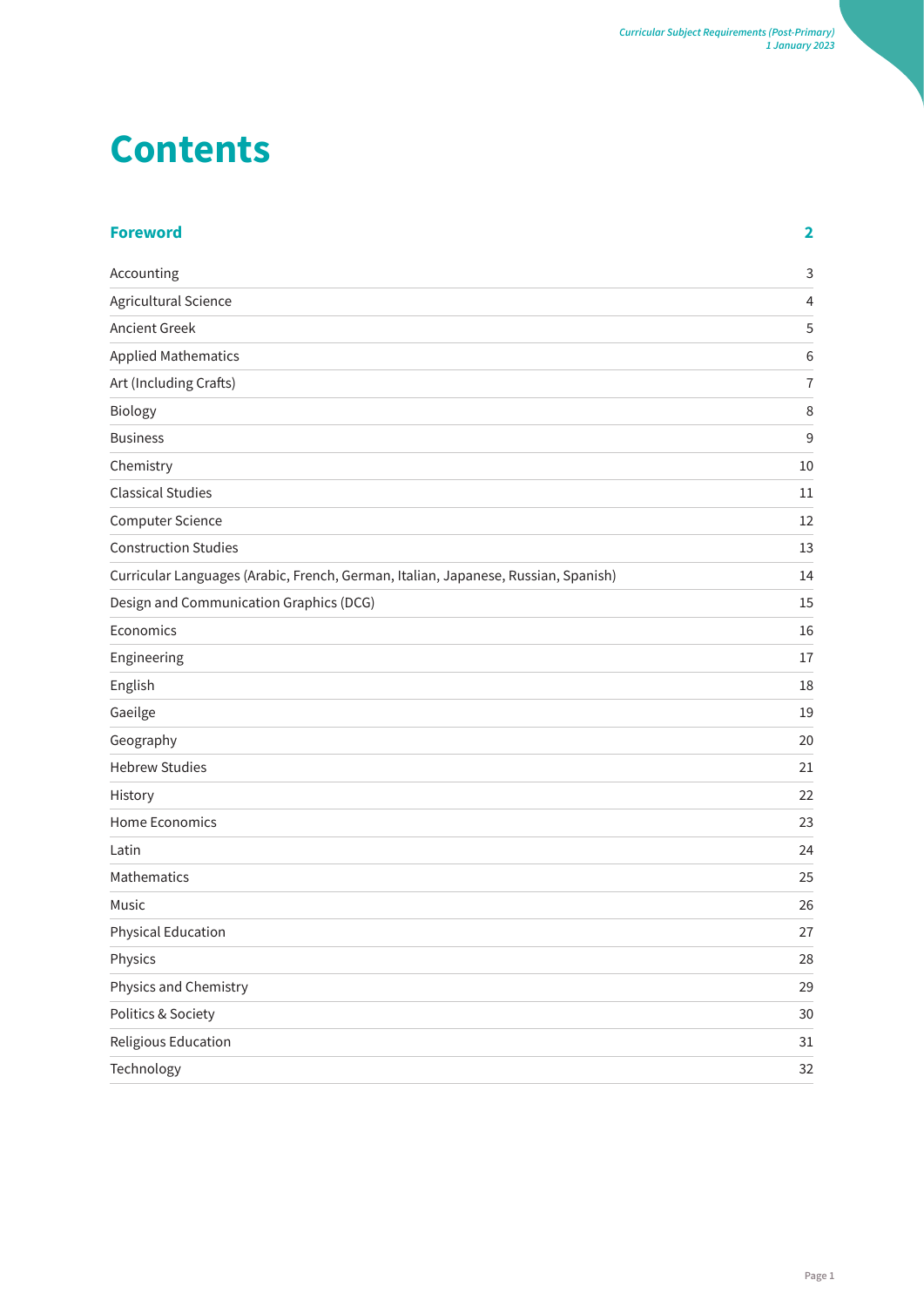### **Foreword**

The *Teaching Council [Registration] Regulations 2016* set out the requirements for teacher registration in Ireland, as provided for in Section 31 of the *Teaching Council Act 2001*.

This document relates to the requirements for post-primary teaching, as currently set out in Regulation Four of the Regulations, and sets out the two main routes to registration. These are:

- **1.** The completion of an undergraduate degree, which enables the holder to teach at least one **approved curricular subject** AND the completion of a postgraduate programme of initial teacher education (such as the Professional Masters in Education (PME)) geared towards the post-primary age range (typically 12-18 years) **OR**
- **2.** the completion of a concurrent degree qualification in post-primary initial teacher education, which combines the study of one or more **approved curricular subjects** with teacher education studies encompassing professional studies, foundation studies and school placement, all geared towards the post-primary age range (typically 12-18 years).

This document sets out the requirements for each of the **approved curricular subjects** referred to at 1 and 2 above. These requirements, which have been ratified by the Teaching Council and notified to the Minister for Education & Skills in accordance with the *Teaching Council Act 2001*, may be met through undergraduate studies prior to completing a postgraduate teacher education qualification, i.e., the PME as outlined at 1 above, or may be met through studies incorporated into a concurrent programme of initial teacher education - as described at 2 above.

The post-primary subject criteria set out in this document will be effective for registration purposes with the Teaching Council from **1 January 2023** for both routes to registration as outlined in 1 and 2 above. They will also apply to applicants for registration from outside Ireland applying for registration after this date.

The subjects of CSPE and Computer Studies/ ICT which were included in the 2017 iteration of this document have since been phased out.

New curricular subjects, Politics & Society and Computer Science are included in this document.

#### **Standard requirements below apply to all curricular subjects:**

- Minimum pass result includes pass by compensation.  $\circ$
- Teaching of the curriculum to the highest level in post-primary education as approved by the Minister for  $\circ$ Education & Skills, and published by the National Council for Curriculum and Assessment (NCCA).
- Applicants must also have completed a programme of post-primary initial teacher education (age range 12-18  $\circ$ years) carrying a minimum of 120 ECTS credits (or equivalent).
- Applicants who have commenced a programme of initial teacher education prior to 01/09/2014 carrying less than 120 ECTS credits may be exempted from this requirement at the Council's discretion.
- In order to meet the registration requirements set down in the Teaching Council [Registration] Regulations an applicant must meet **all** of the criteria for the particular curricular subject.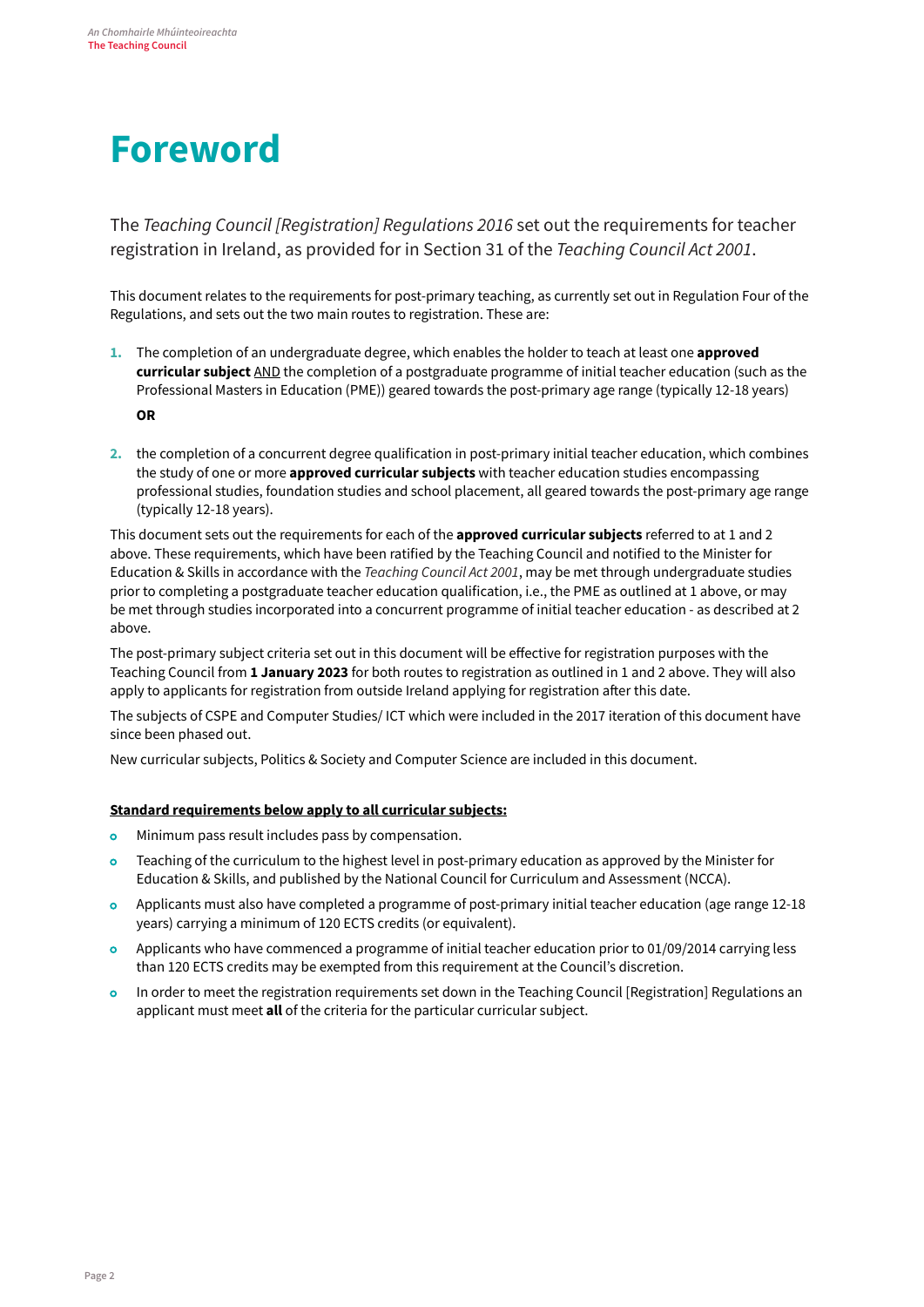### <span id="page-4-0"></span>Accounting

### *In order to meet the registration requirements set down in the [Teaching Council \[Registration\] Regulations](http://www.teachingcouncil.ie/_fileupload/TC_Legislation/Registration_Regulations_2009_90665047.pdf) [in](http://www.teachingcouncil.ie/_fileupload/TC_Legislation/Registration_Regulations_2009_90665047.pdf) [re](http://www.teachingcouncil.ie/_fileupload/TC_Legislation/Registration_Regulations_2009_90665047.pdf)spect of the curricular subject of Accounting an applicant must meet all of the following criteria:*

- **1.** (a) Applicants must hold a degree-level qualification, with Accounting studied up to and including third-year level or higher (or modular equivalent).
	- (b) The qualifying degree must be equivalent to at least Level 8 on the National Framework of Qualifications (NFQ) and with a minimum pass result in all examinations pertinent to the subject of Accounting.
	- (c) The qualifying degree must carry at least 180 ECTS (European Credit Transfer System) credits (or equivalent) with the specific study of Accounting comprising at least 60 ECTS credits (or equivalent).
- **2.** The study of Accounting during the qualification must show that the holder has acquired sufficient knowledge, skills and understanding to teach the Accounting syllabus/specification to the highest level in post- primary education (see **[www.curriculumonline.ie](http://www.curriculumonline.ie/)**[\)](http://www.curriculumonline.ie/)[.](http://www.curriculumonline.ie/)

To meet this requirement the qualification must include the study of all the following **Essential Areas**:

- a) Financial Accounting
- b) Management Accounting

The remaining ECTS credits may be drawn from the following areas or their equivalents:

- c) Company/ Business Law
- d) The Conceptual and Regulatory Framework of Accounting
- e) Information and Communication Technology in Accounting
- f) Other accounting areas of study, for example, forensic accounting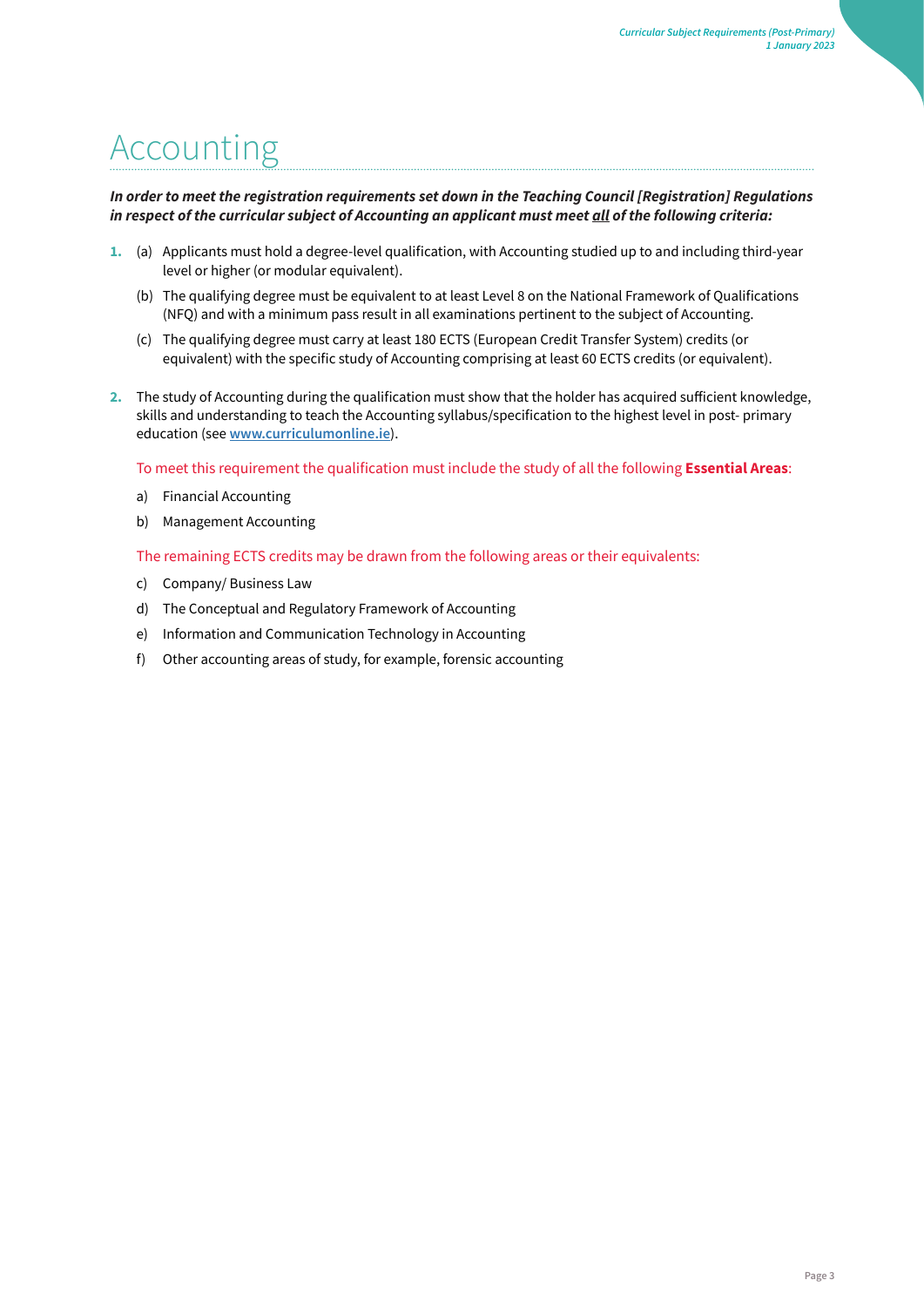### <span id="page-5-0"></span>Agricultural Science

#### *In order to meet the registration requirements set down in the [Teaching Council \[Registration\] Regulations](http://www.teachingcouncil.ie/_fileupload/TC_Legislation/Registration_Regulations_2009_90665047.pdf)  [in](http://www.teachingcouncil.ie/_fileupload/TC_Legislation/Registration_Regulations_2009_90665047.pdf) [re](http://www.teachingcouncil.ie/_fileupload/TC_Legislation/Registration_Regulations_2009_90665047.pdf)spect of the curricular subject of Agricultural Science, an applicant must meet all of the following criteria:*

- **1.** (a) Applicants must hold a degree-level qualification, with Agricultural Science studied up to and including third-year level or higher (or modular equivalent).
	- (b) The qualifying degree must be equivalent to at least Level 8 on the National Framework of Qualifications (NFQ) and with a minimum pass result in all examinations pertinent to the subject of Agricultural Science.
	- (c) The qualifying degree must carry at least 180 ECTS (European Credit Transfer System) credits (or equivalent) with the specific study of Agricultural Science comprising at least 60 ECTS credits (or equivalent).
- **2.** The study of Agricultural Science during the qualification must show that the holder has acquired sufficient knowledge, skills and understanding to teach the Agricultural Science syllabus/specification to the highest level in post- primary education (see **[www.curriculumonline.ie](http://www.curriculumonline.ie/)**[\)](http://www.curriculumonline.ie/)[.](http://www.curriculumonline.ie/)

### **Essential areas of Study:**

- a) Crop Production Science
- b) Animal Production Science

#### **The remaining ECTS credits may be drawn from the following areas, or their equivalences:**

- c) Supporting Sciences in the disciplines of Plant and Animal biology
- d) Soil Sciences/geological sciences
- e) Environmental sciences
- f) Genetics
- g) Biochemistry/Cell Biology/Molecular Biology
- h) Microbiology
- i) Ecology
- j) Other relevant areas of study such as sustainability, biodiversity, organic agriculture, climatology, and climate change)
- **3.** Laboratory/practical work must be completed in the course of the degree.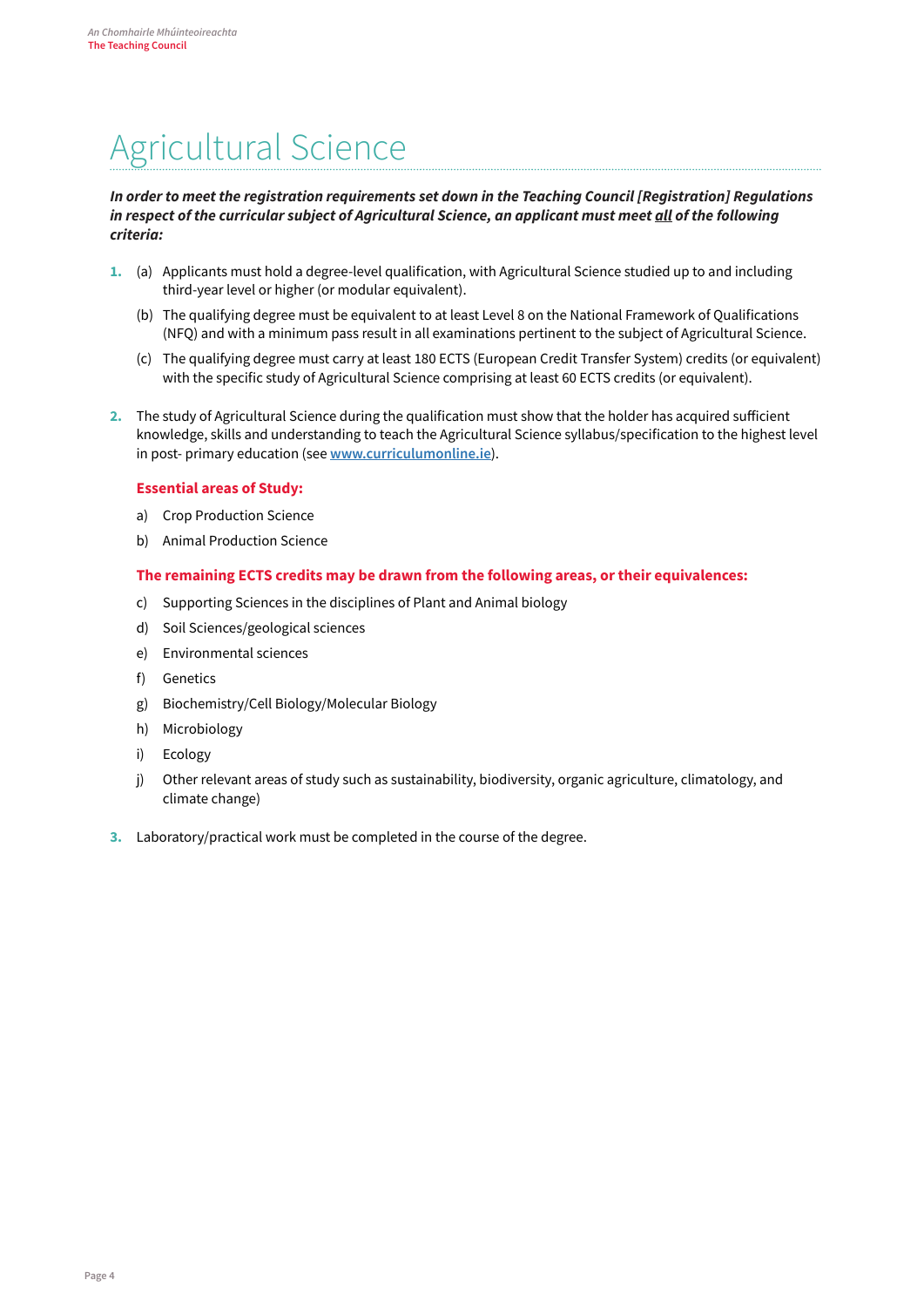### <span id="page-6-0"></span>Ancient Greek

### *In order to meet the registration requirements set down in the [Teaching Council \[Registration\] Regulations](http://www.teachingcouncil.ie/_fileupload/TC_Legislation/Registration_Regulations_2009_90665047.pdf) [in](http://www.teachingcouncil.ie/_fileupload/TC_Legislation/Registration_Regulations_2009_90665047.pdf) [re](http://www.teachingcouncil.ie/_fileupload/TC_Legislation/Registration_Regulations_2009_90665047.pdf)spect of the curricular subject of ANCIENT GREEK, an applicant must meet all of the following criteria:*

- **1.** (a) Applicants must hold a degree-level qualification, with Ancient Greek studied up to and including thirdyear level or higher (or modular equivalent).
	- (b) The qualifying degree must be equivalent to at least Level 8 on the National Framework of Qualifications (NFQ) and with a minimum pass result in all examinations pertinent to the subject **of Ancient Greek.**
	- (c) The qualifying degree must carry at least 180 ECTS (European Credit Transfer System) credits (or equivalent) with the specific study of Ancient Greek comprising at least 60 ECTS credits (or equivalent) and with not less than 10 ECTS credits (or equivalent) studied at third-year level or higher (or modular equivalent).
- **2.** The study of Ancient Greek during the degree must show that the holder has acquired sufficient knowledge, skills and understanding to teach the Ancient Greek syllabus to the highest level in post-primary education (see **[www.curriculumonline.ie](http://www.curriculumonline.ie/)**[\)](http://www.curriculumonline.ie/)[.](http://www.curriculumonline.ie/) [T](http://www.curriculumonline.ie/)o meet this requirement the degree must include the study of all of the following:
	- a) The Ancient Greek Language including the Study of Grammar and Syntax
	- b) History of Ancient Greece
	- c) Art & Literature of Ancient Greece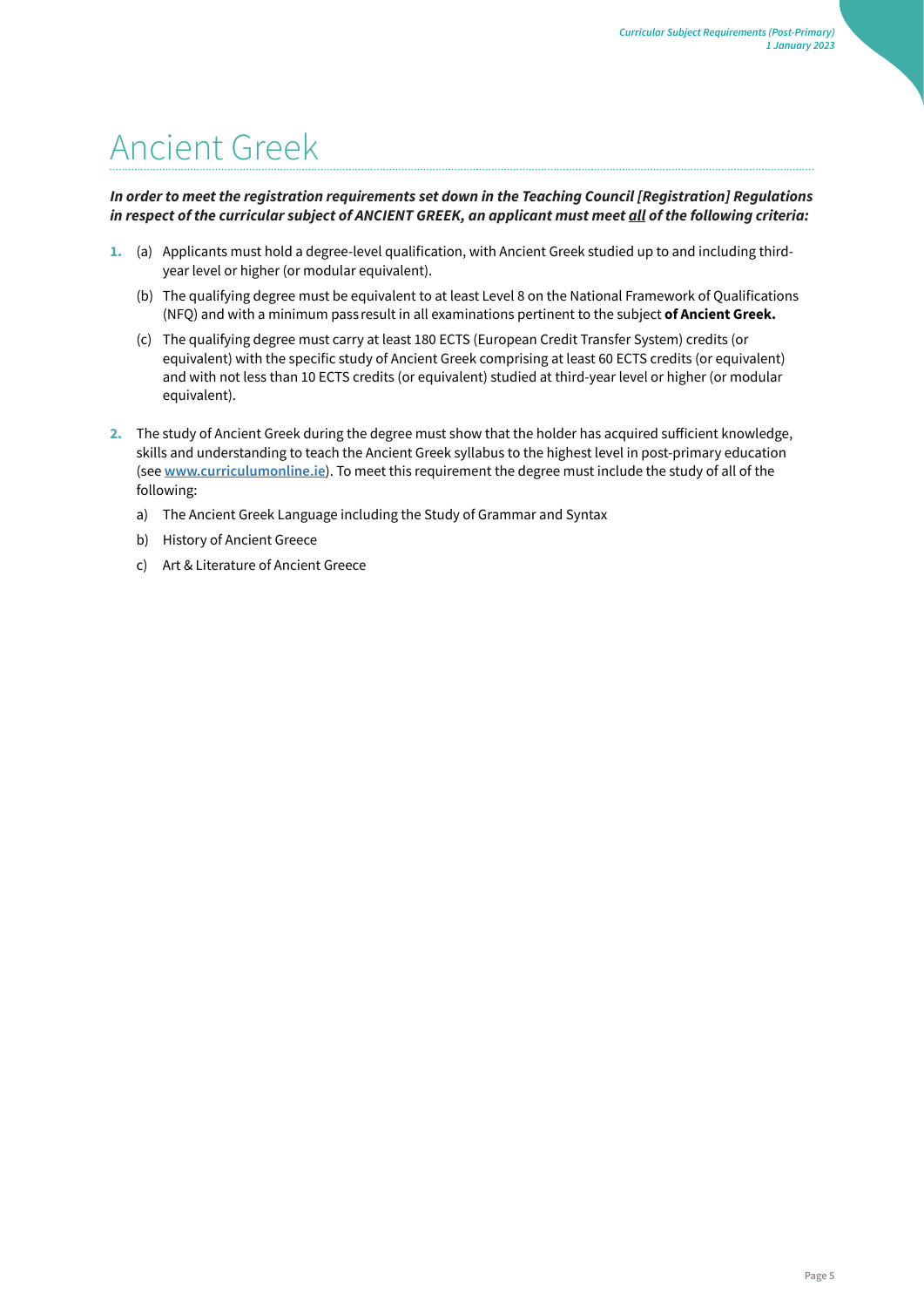### <span id="page-7-0"></span>Applied Mathematics

#### *In order to meet the registration requirements set down in the [Teaching Council \[Registration\] Regulations](http://www.teachingcouncil.ie/_fileupload/TC_Legislation/Registration_Regulations_2009_90665047.pdf) [in](http://www.teachingcouncil.ie/_fileupload/TC_Legislation/Registration_Regulations_2009_90665047.pdf) [re](http://www.teachingcouncil.ie/_fileupload/TC_Legislation/Registration_Regulations_2009_90665047.pdf)spect of the curricular subject of Applied Mathematics an applicant must meet all of the following criteria:*

- **1.** (a) Applicants must hold a degree-level qualification, with Applied Mathematics studied up to and including third-year level or higher (or modular equivalent).
	- (b) The qualifying degree must be equivalent to at least Level 8 on the National Framework of Qualifications (NFQ) and with a minimum pass result in all examinations pertinent to the subject of Applied Mathematics.
	- (c) The qualifying degree must carry at least 180 ECTS (European Credit Transfer System) credits (or equivalent) with the specific study of Applied Mathematics comprising at least 60 ECTS credits (or equivalent).
- **2.** The study of Applied Mathematics during the qualification must show that the holder has acquired sufficient knowledge, skills and understanding to teach the Applied Mathematics syllabus/specification to the highest level in post- primary education (see **[www.curriculumonline.ie](http://www.curriculumonline.ie/)**[\)](http://www.curriculumonline.ie/)[.](http://www.curriculumonline.ie/)

### The study must include all of the following **Essential Areas** of study

- a) Mechanics
- b) Discrete Mathematics
- c) Differential and Graph Theory
- d) Geometry
- e) Analysis
- f) Algebra

#### The remaining ECTS may be from the following **Optional Areas** of study

- g) Dynamical Systems and Chaos
- h) Numerical Analysis or Computational Mathematics or Computational Modelling
- i) History or Philosophy of Applied Mathematics, Mechanics, Mathematics or Science
- j) Mathematical Modelling
- k) Mathematical Biology
- l) Financial Mathematics
- m) Population Dynamics
- n) Environmental Modelling
- o) Probability and Statistics
- p) Operations research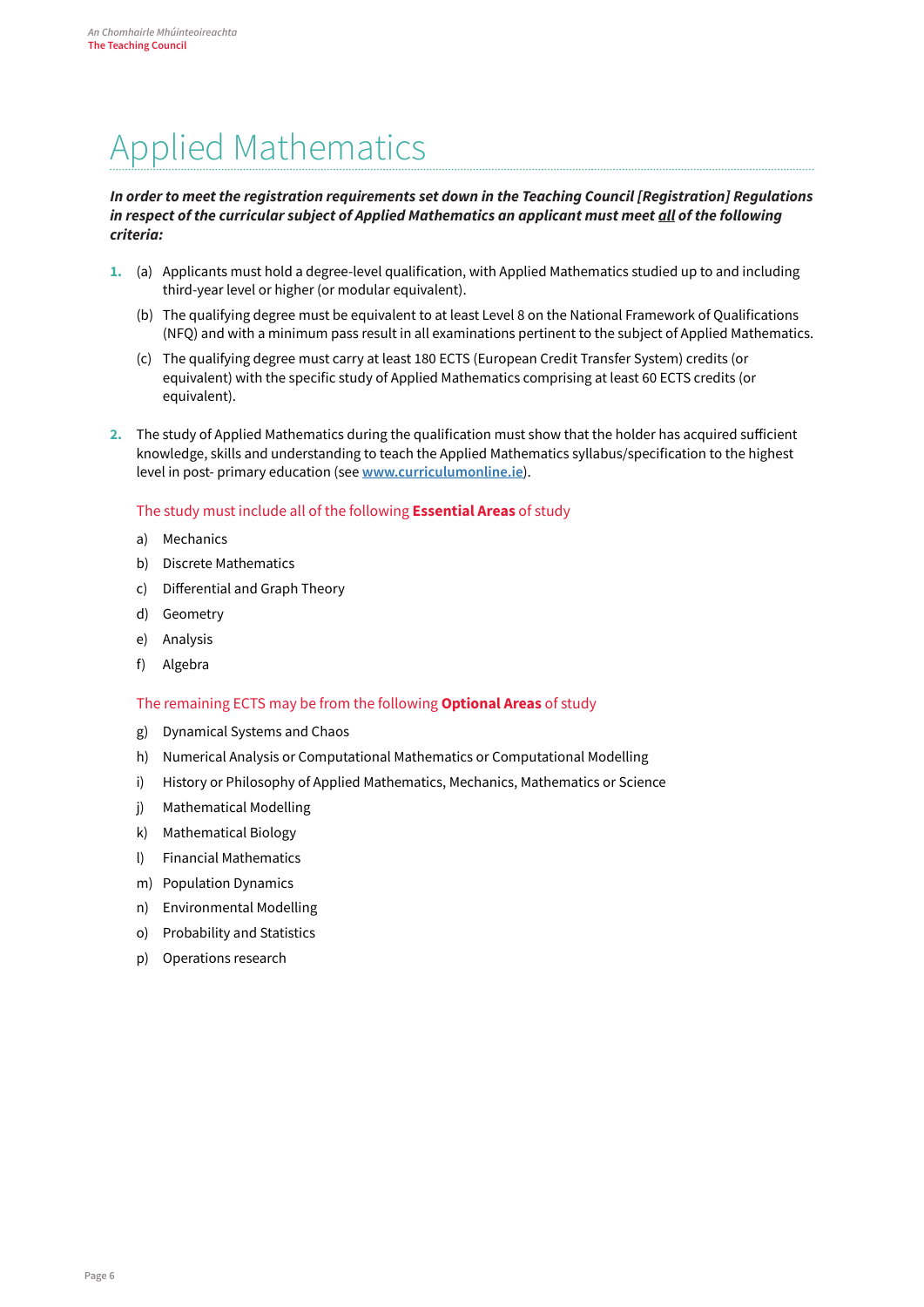# <span id="page-8-0"></span>Art (Including Crafts)

*In order to meet the registration requirements set down in the [Teaching Council \[Registration\] Regulations in](http://www.teachingcouncil.ie/_fileupload/TC_Legislation/Registration_Regulations_2009_90665047.pdf) [r](http://www.teachingcouncil.ie/_fileupload/TC_Legislation/Registration_Regulations_2009_90665047.pdf)***espect of the curricular subject of Art (including crafts) an applicant must meet** *all of the following criteria:* 

- **1.** (a) Applicants must hold a degree-level qualification, with Art (Including Crafts) studied up to and including thirdyear level or higher (or modular equivalent).
	- (b) The qualifying degree must be equivalent to at least Level 8 on the National Framework of Qualifications (NFQ) and with a minimum pass result in all examinations pertinent to the subject of Art (Including Crafts).
	- (c) The qualifying degree must carry at least 180 ECTS (European Credit Transfer System) credits (or equivalent) with the specific study of Art (Including Crafts) comprising at least 60 ECTS credits (or equivalent).
- **2.** The study of Art (Including Crafts) during the qualification must show that the holder has acquired sufficient knowledge, skills and understanding to teach the Art (Including Crafts) syllabus/specification to the highest level in post-primary education (see **[www.curriculumonline.ie](http://www.curriculumonline.ie/)**[\)](http://www.curriculumonline.ie/)[.](http://www.curriculumonline.ie/)
- **3.** To meet this requirement the degree must include the study of all of the following:
	- a) Drawing, 2D and 3D Visual Studies in Art/Craft/Design
	- b) Media
	- c) Art/Design History and Critical Studies/Visual Cultural Studies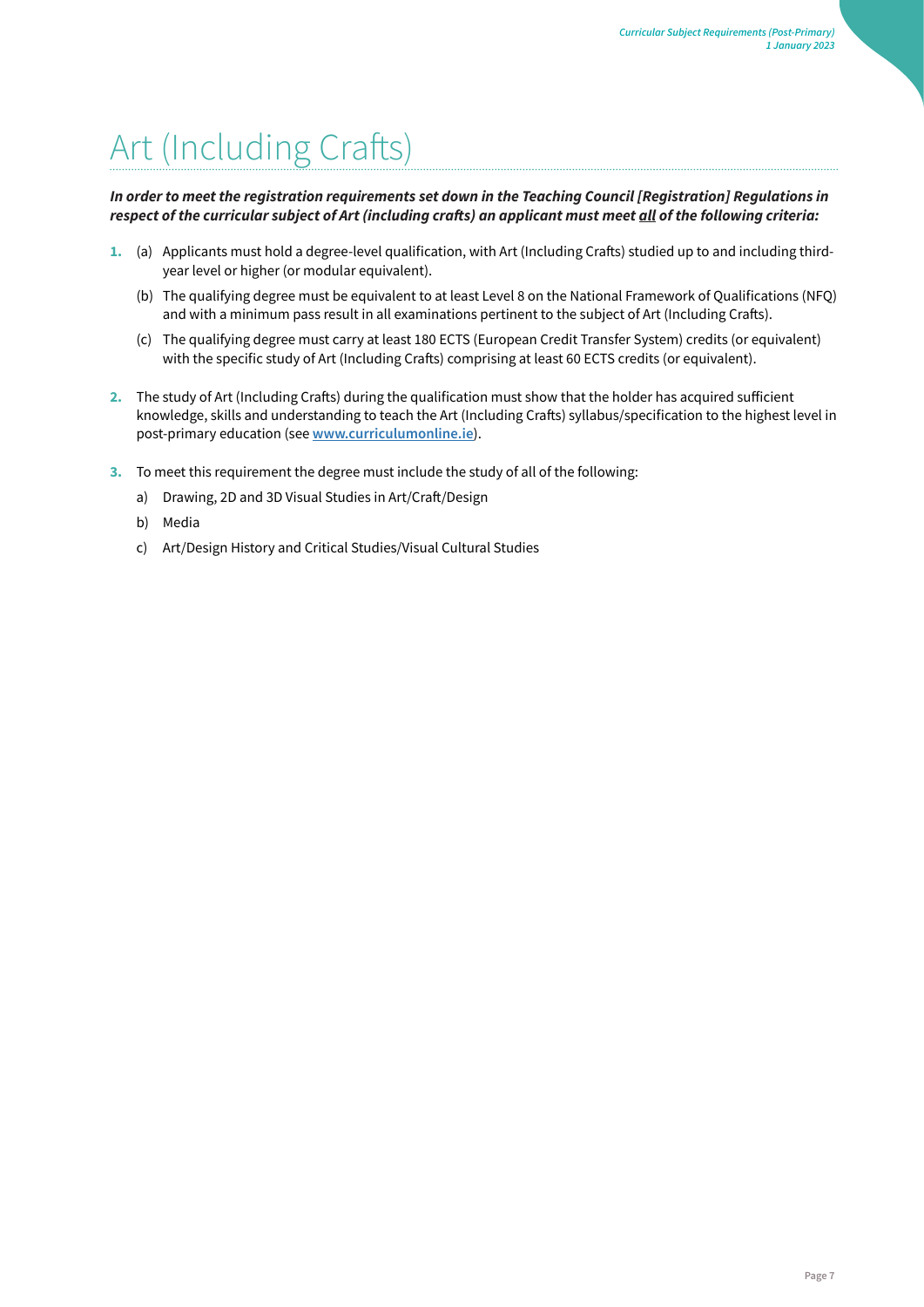### <span id="page-9-0"></span>Biology

### *In order to meet the registration requirements set down in the [Teaching Council \[Registration\] Regulations](http://www.teachingcouncil.ie/_fileupload/TC_Legislation/Registration_Regulations_2009_90665047.pdf) [in](http://www.teachingcouncil.ie/_fileupload/TC_Legislation/Registration_Regulations_2009_90665047.pdf) [re](http://www.teachingcouncil.ie/_fileupload/TC_Legislation/Registration_Regulations_2009_90665047.pdf)spect of the curricular subject of BIOLOGY an applicant must meet all of the following criteria:*

- **1.** (a) Applicants must hold a degree-level qualification, with Biology studied up to and including third-year level or higher (or modular equivalent).
	- (b) The qualifying degree must be equivalent to at least Level 8 on the National Framework of Qualifications (NFQ) and with a minimum pass result in all examinations pertinent to the subject of Biology.
	- (c) The qualifying degree must carry at least 180 ECTS (European Credit Transfer System) credits (or equivalent) with the specific study of Biology comprising at least 60 ECTS credits (or equivalent).
- **2.** The study of Biology during the qualification must show that the holder has acquired sufficient knowledge, skills and understanding to teach the Biology syllabus/specification to the highest level in post- primary education (see **[www.curriculumonline.ie](http://www.curriculumonline.ie/)**[\)](http://www.curriculumonline.ie/)[.](http://www.curriculumonline.ie/)

To meet this requirement the degree must include the study of at least four of the following areas: **Essential areas of study** 

- (a) Botany
- (b) Plant Anatomy/Physiology
- (c) Ecology
- (d) Microbiology
- (e) Zoology
- (f) Mammalian Anatomy/ Physiology
- (g) Biochemistry
- (h) Genetics
- 3. Laboratory/practical work must be completed in the course of the degree.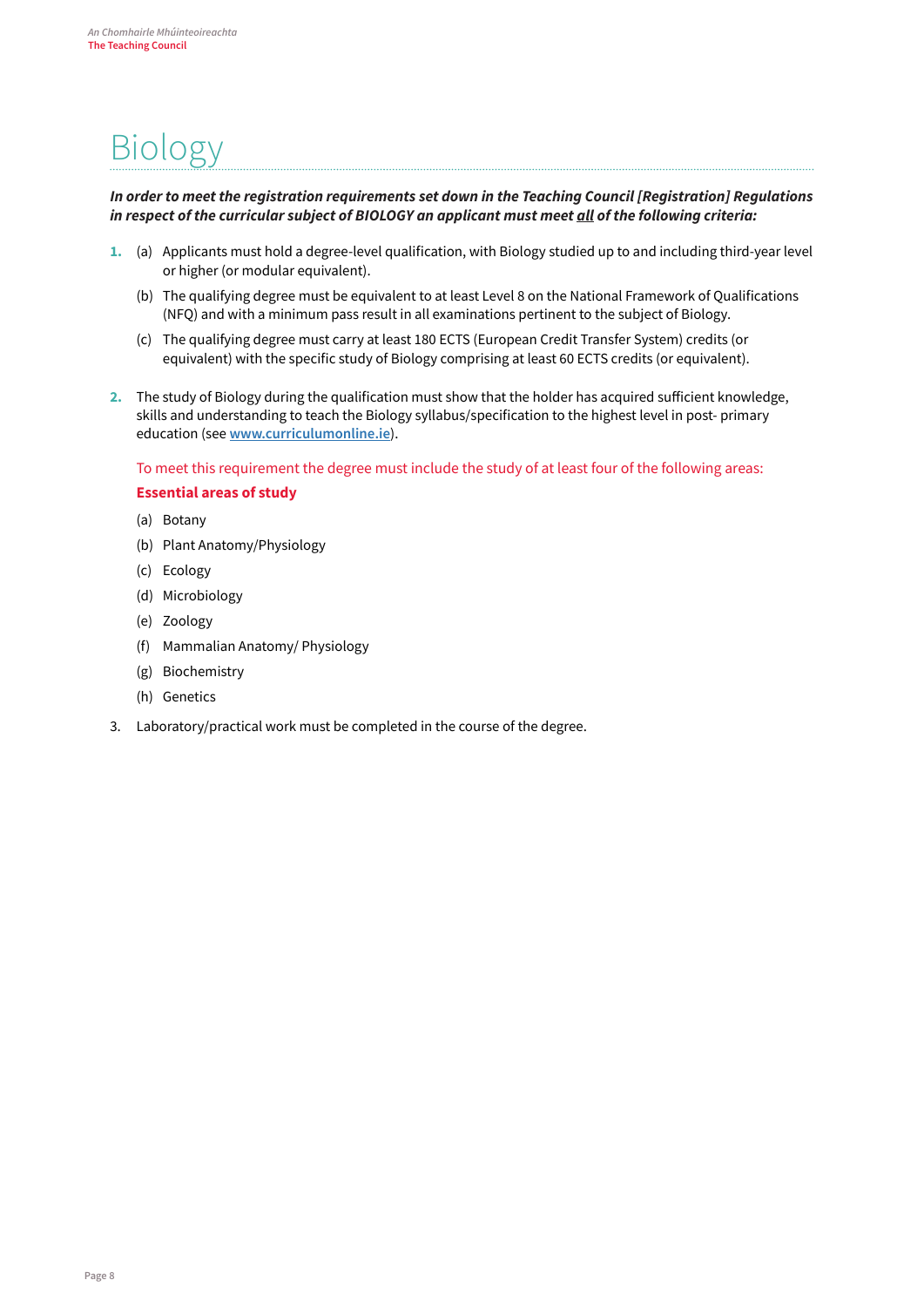### <span id="page-10-0"></span>Business

### *In order to meet the registration requirements set down in the [Teaching Council \[Registration\] Regulations](http://www.teachingcouncil.ie/_fileupload/TC_Legislation/Registration_Regulations_2009_90665047.pdf) [in](http://www.teachingcouncil.ie/_fileupload/TC_Legislation/Registration_Regulations_2009_90665047.pdf) [re](http://www.teachingcouncil.ie/_fileupload/TC_Legislation/Registration_Regulations_2009_90665047.pdf)spect of the curricular subject of BUSINESS an applicant must meet all of the following criteria:*

- **1.** (a) Applicants must hold a degree-level qualification, with Business studied up to and including third-year level or higher (or modular equivalent).
	- (b) The qualifying degree must be equivalent to at least Level 8 on the National Framework of Qualifications (NFQ) and with a minimum pass result in all examinations pertinent to the subject of Business.
	- (c) The qualifying degree must carry at least 180 ECTS (European Credit Transfer System) credits (or equivalent) with the specific study of Business comprising at least 60 ECTS credits (or equivalent).
- **2.** The study of Business during the qualification must show that the holder has acquired sufficient knowledge, skills and understanding to teach the Business syllabus/specification to the highest level in post- primary education (see **[www.curriculumonline.ie](http://www.curriculumonline.ie/)**[\)](http://www.curriculumonline.ie/)[.](http://www.curriculumonline.ie/)

To meet this requirement the degree must include the study of at least five of the following:

- a) Organisational Behaviour
- b) Business Innovation/Enterprise and Entrepreneurship
- c) Management
- d) Business Environment
- e) Human Resource Management
- f) Marketing
- g) Business Law
- h) Accounting/Finance or Economics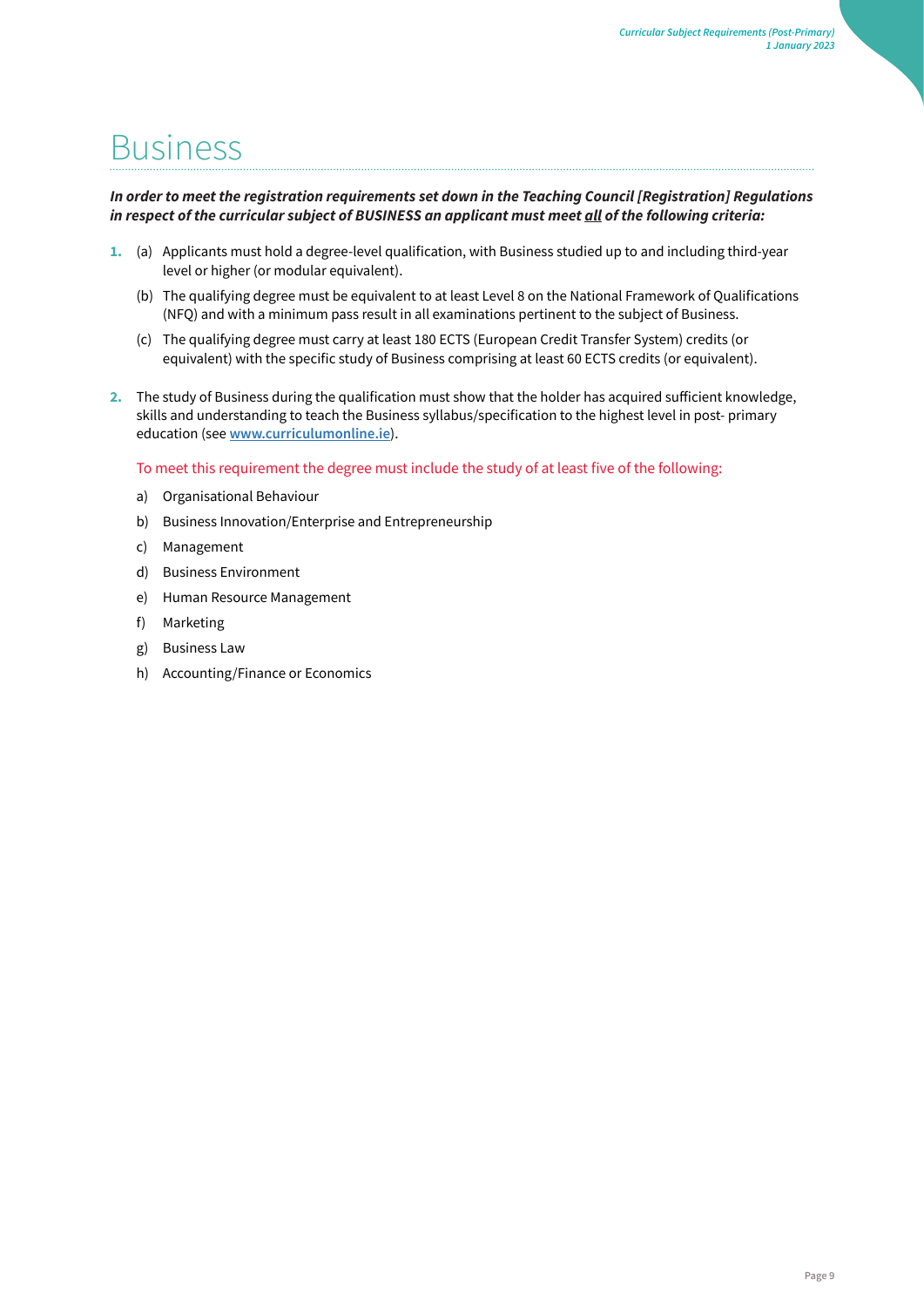# <span id="page-11-0"></span>**Chemistry**

### *In order to meet the registration requirements set down in the [Teaching Council \[Registration\] Regulations](http://www.teachingcouncil.ie/_fileupload/TC_Legislation/Registration_Regulations_2009_90665047.pdf) [in](http://www.teachingcouncil.ie/_fileupload/TC_Legislation/Registration_Regulations_2009_90665047.pdf) [re](http://www.teachingcouncil.ie/_fileupload/TC_Legislation/Registration_Regulations_2009_90665047.pdf)spect of the curricular subject of Chemistry an applicant must meet all of the following criteria:*

- **1.** (a) Applicants must hold a degree-level qualification, with Chemistry studied up to and including third-year level or higher (or modular equivalent).
	- (b) The qualifying degree must be equivalent to at least Level 8 on the National Framework of Qualifications (NFQ) and with a minimum pass result in all examinations pertinent to the subject of Chemistry.
	- (c) The qualifying degree must carry at least 180 ECTS (European Credit Transfer System) credits (or equivalent) with the specific study of Chemistry comprising at least 60 ECTS credits (or equivalent).
- **2.** The study of Chemistry during the qualification must show that the holder has acquired sufficient knowledge, skills and understanding to teach the Chemistry syllabus/specification to the highest level in post- primary education (see **[www.curriculumonline.ie](http://www.curriculumonline.ie/)**[\)](http://www.curriculumonline.ie/)[.](http://www.curriculumonline.ie/)

To meet this requirement the degree must include the study of modules in all of the following areas:

#### **Essential Areas**

- a) Organic Chemistry
- b) Inorganic Chemistry
- c) Physical Chemistry

The remaining ECTS credits may be drawn from the following areas:

- d) Analytical Chemistry
- e) Environmental Chemistry
- f) Pharmaceutical/Biopharmaceutical Chemistry
- g) Industrial Chemistry
- **3.** Laboratory/practical work must be completed in the course of the degree.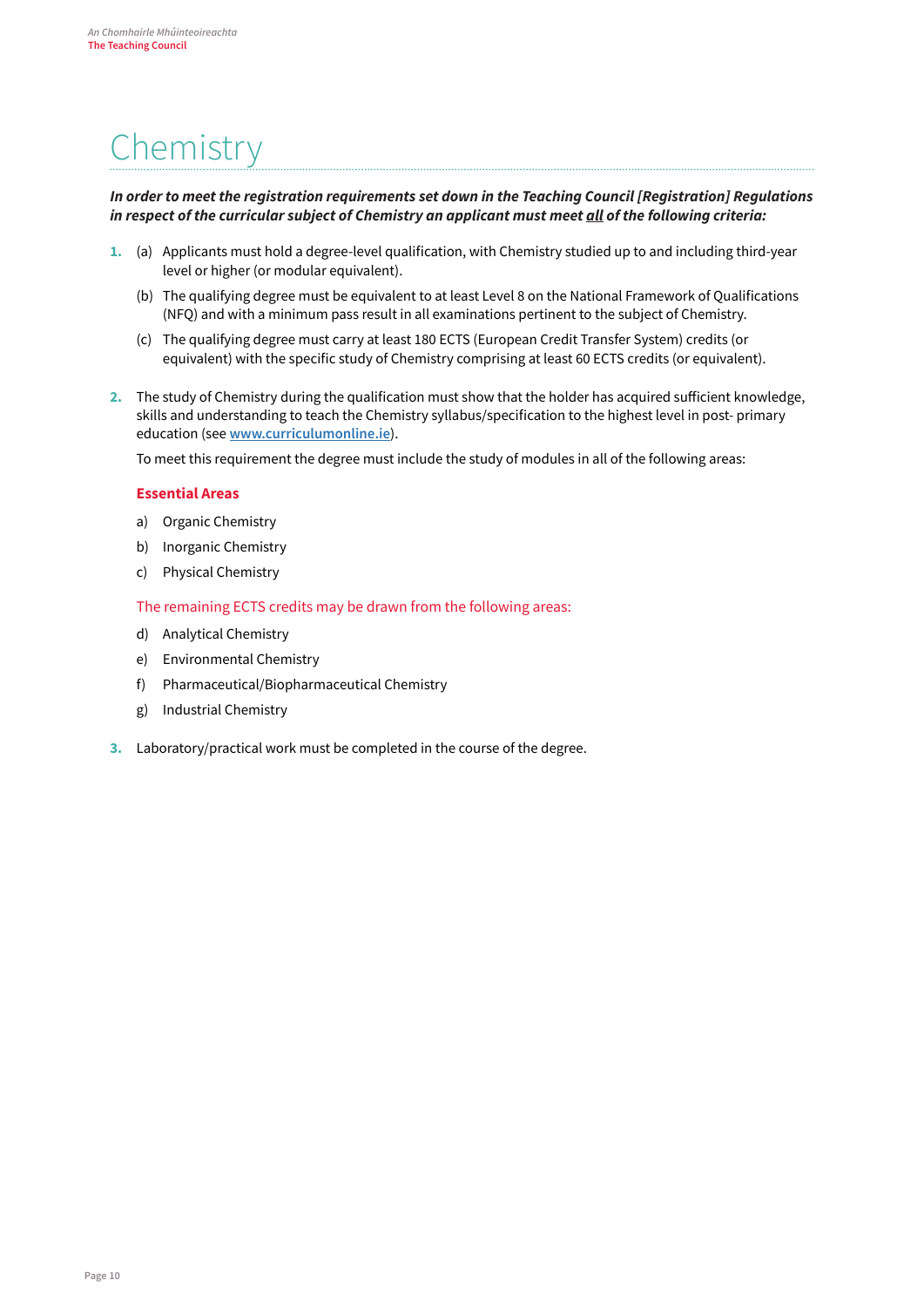### <span id="page-12-0"></span>Classical Studies

### *In order to meet the registration requirements set down in the [Teaching Council \[Registration\] Regulations](http://www.teachingcouncil.ie/_fileupload/TC_Legislation/Registration_Regulations_2009_90665047.pdf) [in](http://www.teachingcouncil.ie/_fileupload/TC_Legislation/Registration_Regulations_2009_90665047.pdf) [re](http://www.teachingcouncil.ie/_fileupload/TC_Legislation/Registration_Regulations_2009_90665047.pdf)spect of the curricular subject of CLASSICAL STUDIES, an applicant must meet all of the following criteria:*

- **1.** (a) Applicants must hold a degree-level qualification, with Ancient Greek **and/or** Latin **and/or** Ancient Greek and Roman Civilisation or Classical Civilisation studied up to and including to third year level or higher (or modular equivalent).
	- (b) The qualifying degree must be equivalent to at least Level 8 on the National Framework of Qualifications (NFQ) and with a minimum pass result in all examinations pertinent to the subject of Classical Studies.
	- (c) The qualifying degree must carry at least 180 ECTS (European Credit Transfer System) credits (or equivalent) with the specific study of Classical Studies comprising at least 60 ECTS credits (or equivalent) and with not less than 10 ECTS credits (or equivalent) studied at third-year level or higher (or modular equivalent).
- **2.** The study of Classical Studies during the degree must show that the holder has acquired sufficient knowledge, skills and understanding to teach the Classical Studies syllabus to the highest level in post-primary education (see **[www.curriculumonline.ie](http://www.curriculumonline.ie/)**[\)](http://www.curriculumonline.ie/)[.](http://www.curriculumonline.ie/) [T](http://www.curriculumonline.ie/)o meet this requirement the degree must include the study of all of the following:
	- (a) Ancient Greek and/or Latin Literature with particular emphasis on Classical Literature
	- (b) Greek and Roman History of the Classical Period
	- (c) The principal areas of Greek and Roman Civilisation, i.e., historical, literary, aesthetic, dramatic and social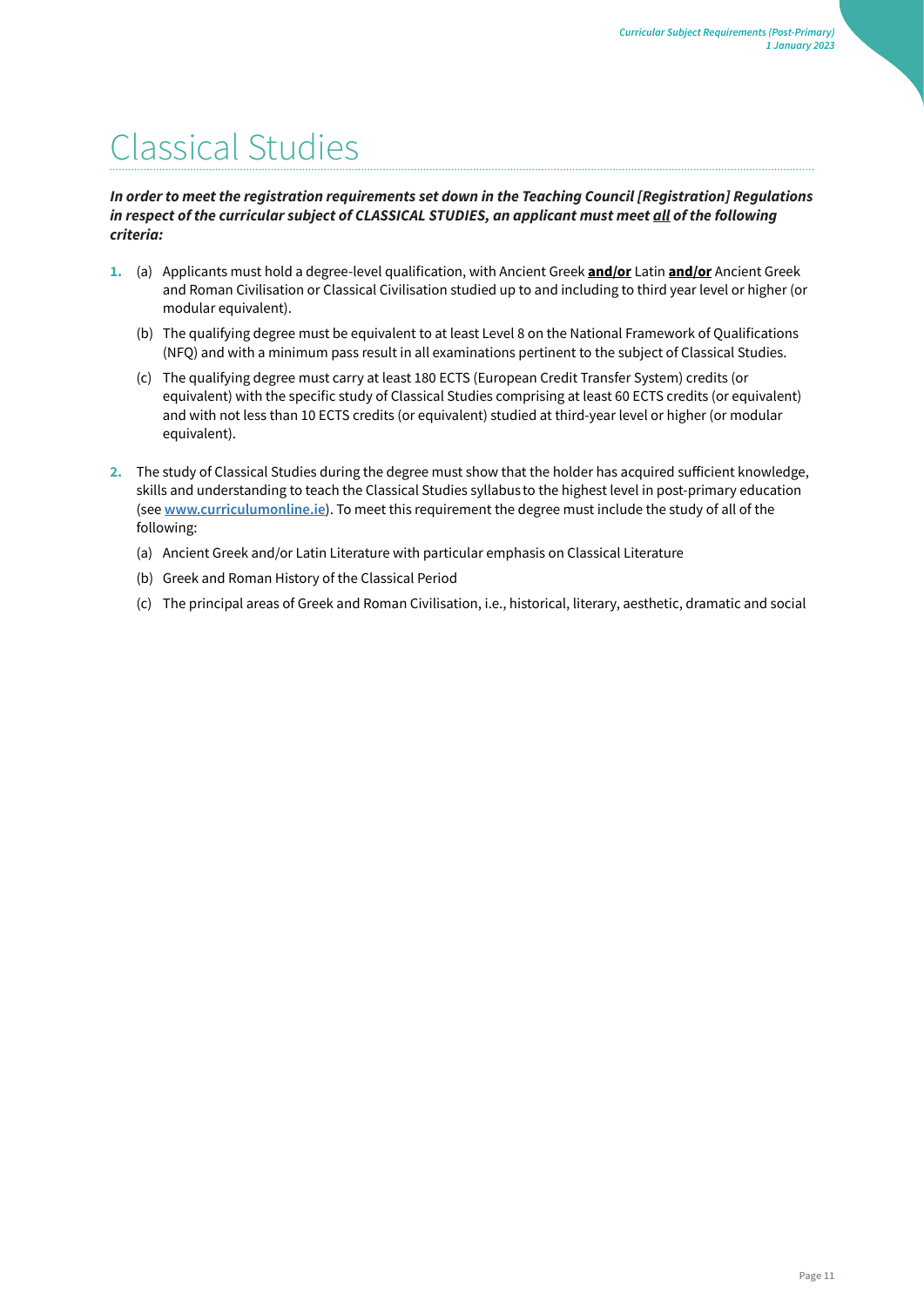### <span id="page-13-0"></span>Computer Science

#### *In order to meet the registration requirements set down in the [Teaching Council \[Registration\] Regulations](http://www.teachingcouncil.ie/_fileupload/TC_Legislation/Registration_Regulations_2009_90665047.pdf) [in](http://www.teachingcouncil.ie/_fileupload/TC_Legislation/Registration_Regulations_2009_90665047.pdf) [re](http://www.teachingcouncil.ie/_fileupload/TC_Legislation/Registration_Regulations_2009_90665047.pdf)spect of the curricular subject of Computer Science an applicant must meet all of the following criteria:*

- **1.** (a) Applicants must hold a degree-level qualification, with Computer Science studied up to and including third-year level or higher (or modular equivalent).
	- (b) The qualifying degree must be equivalent to at least Level 8 on the National Framework of Qualifications (NFQ) and with a minimum pass result in all examinations pertinent to the subject of Computer Science.
	- (c) The qualifying degree must carry at least 180 ECTS (European Credit Transfer System) credits (or equivalent) with the specific study of Computer Science comprising at least 60 ECTS credits (or equivalent).
- **2.** The study of Computer Science during the qualification must show that the holder has acquired sufficient knowledge, skills and understanding to teach the Computer Science syllabus/specification to the highest level in post- primary education (see **[www.curriculumonline.ie](http://www.curriculumonline.ie/)**[\)](http://www.curriculumonline.ie/)[.](http://www.curriculumonline.ie/)

To meet this requirement the degree must include the study of modules in all of the following areas:

#### **Essential areas1 :**

- 1) Software Engineering and Project Management (may include software design and development systems analysis, design process, testing)
- 2) Programming (including algorithms and data structures)
- 3) Computer Systems (including hardware or architecture)

#### **Optional areas:** The study must also include a minimum of 2 of the following areas:

- 4) Web development
- 5) Animation/ games/ multimedia development
- 6) App development
- 7) Robotics
- 8) Embedded systems
- 9) Modelling/ simulation
- 10) Data analysis
- 11) Databases
- 12) Machine learning/AI
- (a) Practical assignment work must be completed throughout the degree course (e.g. programming assignments).

<sup>1</sup> *There is an expectation that societal impact of computing technologies underpin all areas.*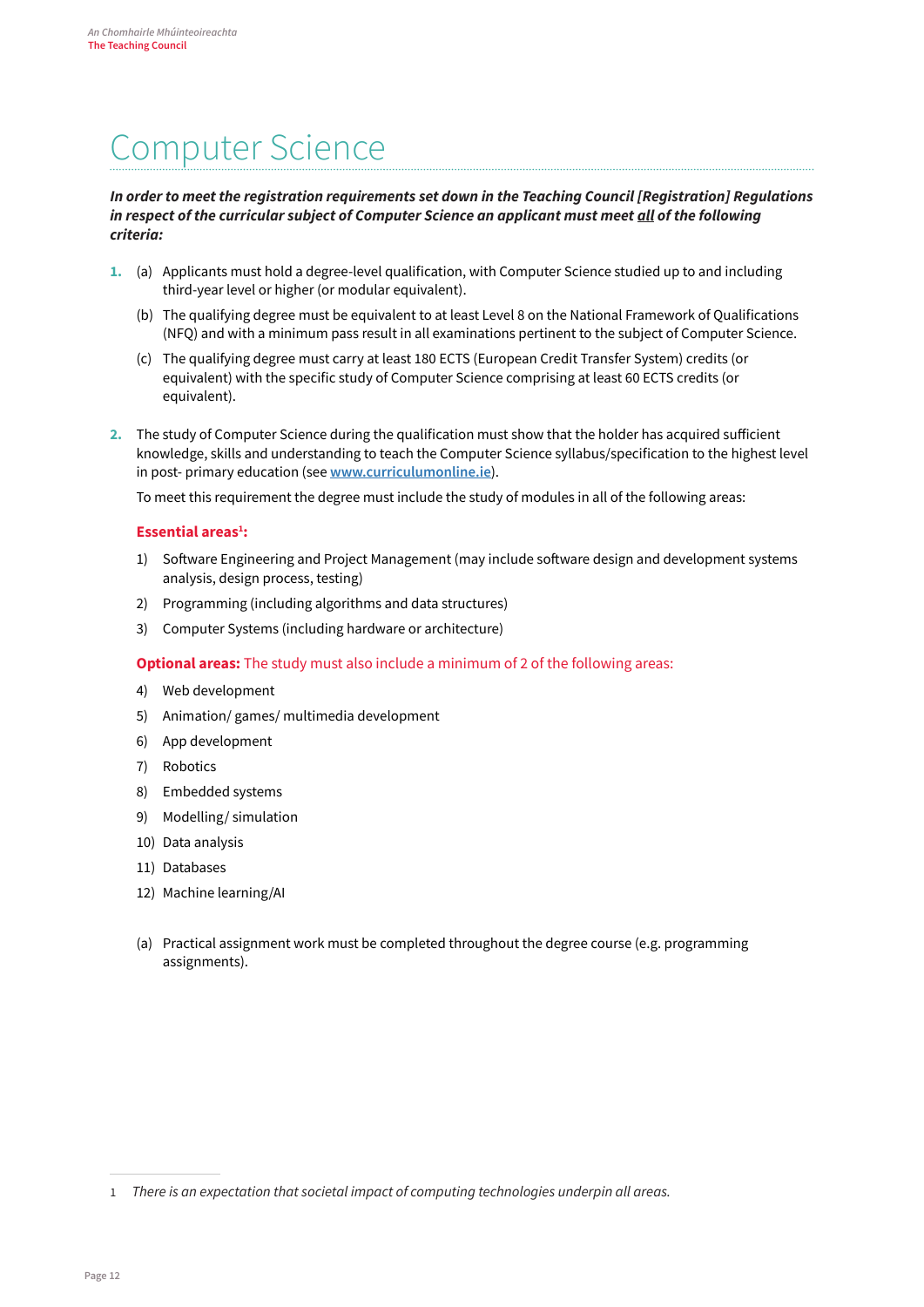# <span id="page-14-0"></span>Construction Studies

### *In order to meet the registration requirements set down in the [Teaching Council \[Registration\] Regulations](http://www.teachingcouncil.ie/_fileupload/TC_Legislation/Registration_Regulations_2009_90665047.pdf) [in](http://www.teachingcouncil.ie/_fileupload/TC_Legislation/Registration_Regulations_2009_90665047.pdf) [re](http://www.teachingcouncil.ie/_fileupload/TC_Legislation/Registration_Regulations_2009_90665047.pdf)spect of the curricular subject of Construction Studies an applicant must meet all of the following criteria:*

- **1.** (a) Applicants must hold a degree-level qualification, with Construction Studies studied up to and including third-year level or higher (or modular equivalent).
	- (b) The qualifying degree must be equivalent to at least Level 8 on the National Framework of Qualifications (NFQ) and with a minimum pass result in all examinations pertinent to the subject of Construction Studies.
	- (c) The qualifying degree must carry at least 180 ECTS (European Credit Transfer System) credits (or equivalent) with the specific study of *Construction Studies* comprising at least 60 ECTS credits (or equivalent).
- **2.** The study of Construction Studies during the qualification must show that the holder has acquired sufficient knowledge, skills and understanding to teach the Construction Studies syllabus/specification to the highest level in post- primary education (see **[www.curriculumonline.ie](http://www.curriculumonline.ie/)**[\)](http://www.curriculumonline.ie/)[.](http://www.curriculumonline.ie/)

To meet this requirement the degree must include the study of all of the following:

- a) Health & Safety<sup>2</sup>
- b) The Built Environment<sup>3</sup>
- c) Construction Technology<sup>4</sup>
- d) Building Services and Environmental Technologies<sup>5</sup>
- e) Materials Technology and Processing (Wood and other Materials)<sup>6</sup>
- f) Design and Realisation<sup>7</sup>

<sup>2</sup> this must include the development of knowledge and skills in relation to identification of hazards, assessment of risk and the safe management of a classroom/work environment

<sup>3</sup> this must address the relationship between architectural elements and the environment from both historical and contemporary perspectives. This must also include the study of energy and natural resources appropriate to sustainable residential development

<sup>4</sup> this must have a significant focus on the study of construction methods and practices applicable to residential units

<sup>5</sup> this must include consideration of energy generation and control systems applicable to residential units

<sup>6</sup> this must include the development of skills and best practice in the safe processing of wood and a variety of materials. Particular focus should be placed on material properties, performance, and processing requirements. The study of Computer-Aided Manufacture should be included

<sup>7</sup> This must include the development of knowledge and skills in the area of design and realisation of products/artefacts and/or systems that require the exploration and application of knowledge of key principles appropriate to the context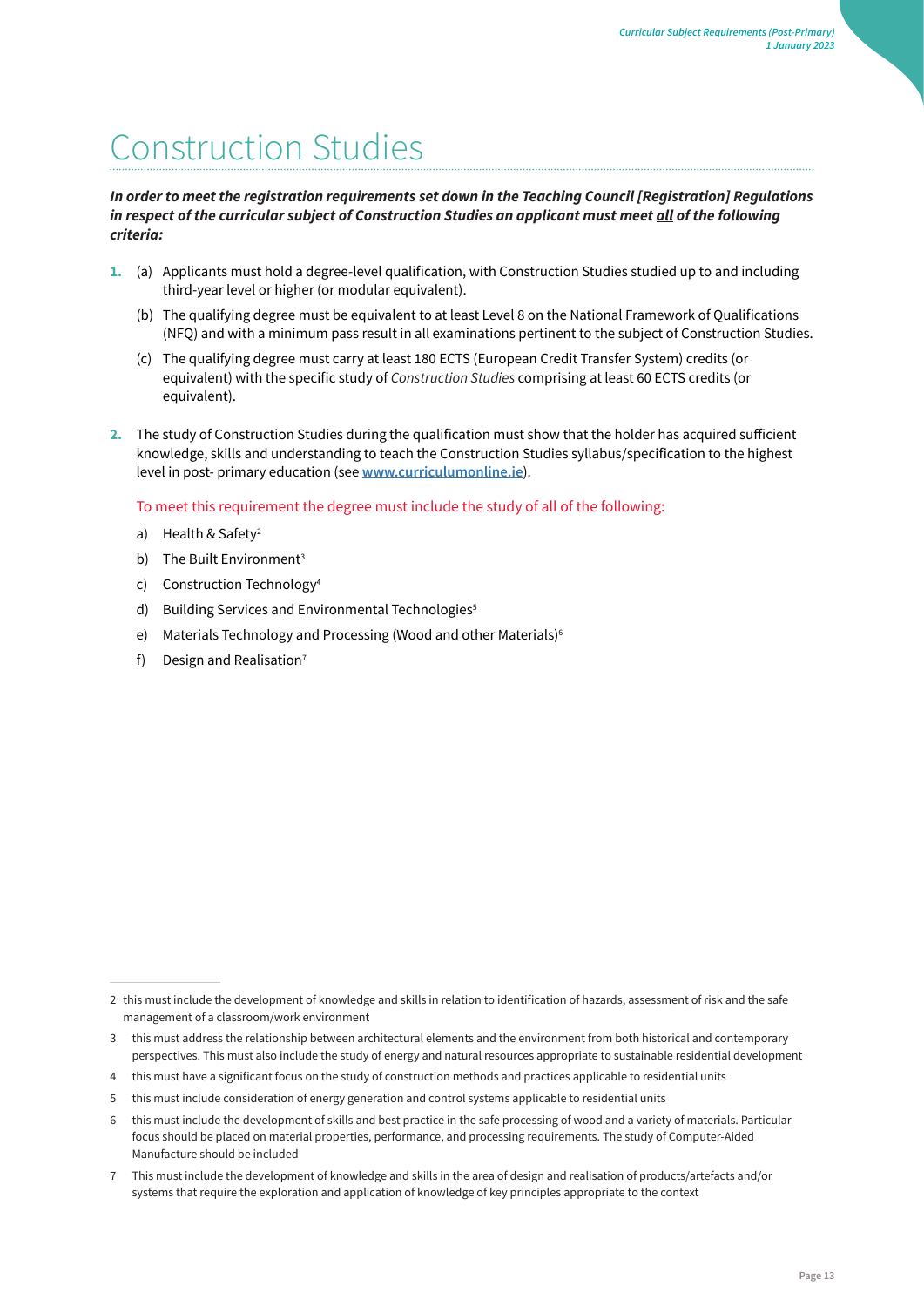### <span id="page-15-0"></span>Curricular Languages (Arabic, French, German, Italian, Japanese, Russian, Spanish)

### *In order to meet the registration requirements set down in the [Teaching Council \[Registration\] Regulations](http://www.teachingcouncil.ie/_fileupload/TC_Legislation/Registration_Regulations_2009_90665047.pdf) [in](http://www.teachingcouncil.ie/_fileupload/TC_Legislation/Registration_Regulations_2009_90665047.pdf) [r](http://www.teachingcouncil.ie/_fileupload/TC_Legislation/Registration_Regulations_2009_90665047.pdf)***espect of the curricular subject of the specific Curricular Languages an applicant must meet** *all of the following criteria:*

- **1.** (a) Applicants must hold a degree-level qualification, with the specific curricular languages studied up to and including third-year level or higher (or modular equivalent).
	- (b) The qualifying degree must be equivalent to at least Level 8 on the National Framework of Qualifications (NFQ) and with a minimum pass result in all examinations pertinent to the subject of the specific curricular language.
	- (c) The qualifying degree must carry at least 180 ECTS (European Credit Transfer System) credits (or equivalent) with the specific study of the specific curricular language comprising at least 60 ECTS credits (or equivalent).
- **2.** The study of the specific curricular language during the qualification must show that the holder has acquired sufficient knowledge, skills and understanding to teach the specific curricular language syllabus/specification to the highest level in post- primary education (see **[www.curriculumonline.ie](http://www.curriculumonline.ie/)**[\)](http://www.curriculumonline.ie/)[.](http://www.curriculumonline.ie/)

### **3. Evidence of linguistic competence**

- a) All applicants must provide evidence of linguistic competence in the language. This can be demonstrated by providing evidence of achieving a minimum level of B2.2 on the Common European Framework of Reference for Languages (or equivalent) from the higher education institution where the qualification was completed.
- b) Alternatively, applicants can provide certification of achieving level B2.2 standard of an independent language competency test.

### **4. The degree must also include the study of the following:**

- language skills<sup>8</sup>  $\bullet$
- the study of texts<sup>9</sup>  $\bullet$
- **5.** Prior to completion of their teacher education studies, applicants should provide verifiable evidence of an immersive educational experience in the curricular language of a minimum of four weeks duration.

This may be accessed in two blocks, each of which must be at least two weeks. At least one of these blocks must be in a setting where the language is the vernacular language of the region/country.

The immersive educational experience(s) must be one of the following:

- attending a language course  $\alpha$
- working as a staff member in an educational setting  $\bullet$
- conducting an action research project which is of relevance to their teaching studies  $\alpha$
- engaging in School Placement.  $\circ$

<sup>8</sup> (reading, spoken production, spoken interaction, listening and writing)

<sup>9</sup> (texts refer to all products of language use including aural, oral, written and digital texts)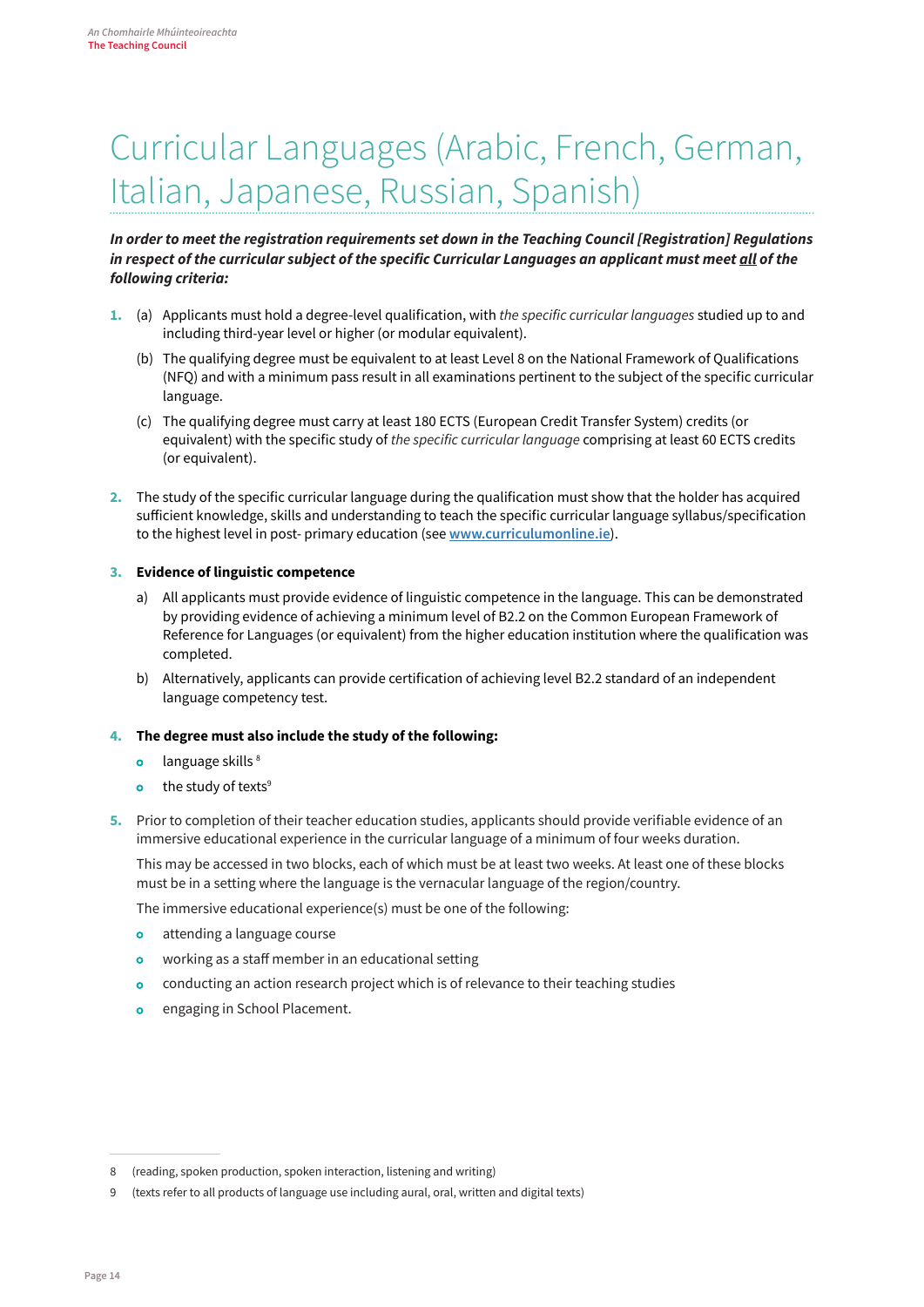### <span id="page-16-0"></span>Design and Communication Graphics (DCG)

### **In order to meet the registration requirements set down in the Teaching Council (Registration) Regulations in respect of the curricular subject of Design and Communication Graphics (DCG) an applicant must meet**  *all of the following criteria:*

- **1.** (a) Applicants must hold a degree-level qualification, with Design and Communication Graphics (DCG) studied up to and including third-year level or higher (or modular equivalent).
	- (b) The qualifying degree must be equivalent to at least Level 8 on the National Framework of Qualifications (NFQ) and with a minimum pass result in all examinations pertinent to the subject of Design and Communication Graphics (DCG).
	- (c) The qualifying degree must carry at least 180 ECTS (European Credit Transfer System) credits (or equivalent) with the specific study of Design and Communication Graphics (DCG) comprising at least 60 ECTS credits (or equivalent).
- **2.** The study of Design and Communication Graphics (DCG) during the qualification must show that the holder has acquired sufficient knowledge, skills and understanding to teach the Design and Communication Graphics (DCG) syllabus/specification to the highest level in post- primary education (see **[www.curriculumonline.ie](http://www.curriculumonline.ie/)**[\)](http://www.curriculumonline.ie/)[.](http://www.curriculumonline.ie/)

#### To meet this requirement the degree must include the study of all of the following:

- a) The Application of Plane and Descriptive Geometry<sup>10</sup>
- b) Applied Graphics $11$
- c) Design Communication $12$
- d) Computer-Aided Design<sup>4</sup>

<sup>10</sup> This may include the use of projective systems.

<sup>11</sup> This may include Dynamic Mechanisms, Structural Forms, Geological Geometry, or Surface Geometry.

<sup>12</sup> This may include Graphic Illustration and Information and Communications Technology. 4 This may include Assembly Drawing.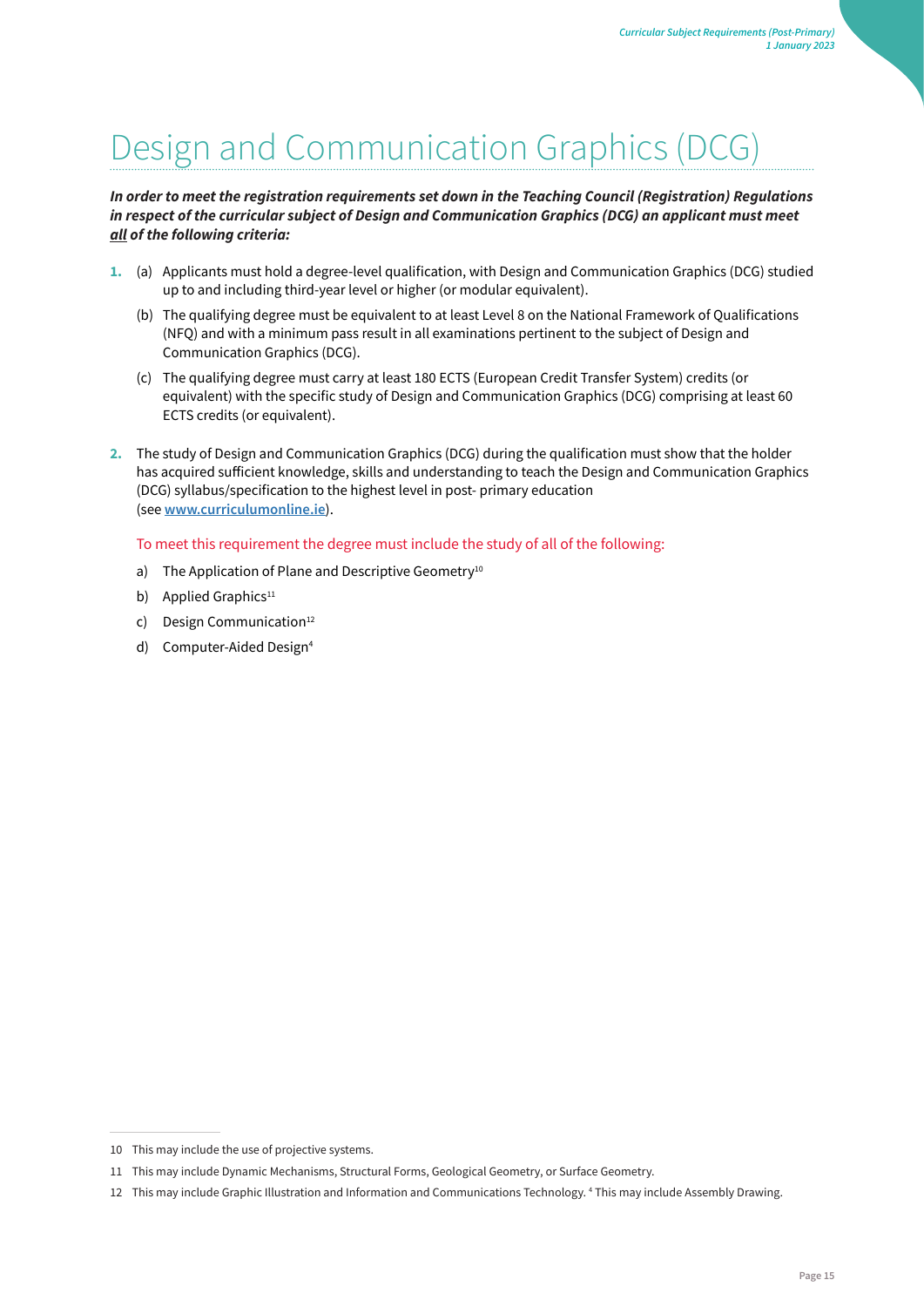### <span id="page-17-0"></span>Economics

#### *In order to meet the registration requirements set down in the [Teaching Council \[Registration\] Regulations](http://www.teachingcouncil.ie/_fileupload/TC_Legislation/Registration_Regulations_2009_90665047.pdf) [in](http://www.teachingcouncil.ie/_fileupload/TC_Legislation/Registration_Regulations_2009_90665047.pdf) [re](http://www.teachingcouncil.ie/_fileupload/TC_Legislation/Registration_Regulations_2009_90665047.pdf)spect of the curricular subject of Economics an applicant must meet all of the following criteria:*

- **1.** (a) Applicants must hold a degree-level qualification, with Economics studied up to and including third-year level or higher (or modular equivalent).
	- (b) The qualifying degree must be equivalent to at least Level 8 on the National Framework of Qualifications (NFQ) and with a minimum pass result in all examinations pertinent to the subject of Economics.
	- (c) The qualifying degree must carry at least 180 ECTS (European Credit Transfer System) credits (or equivalent) with the specific study of Economics comprising at least 60 ECTS credits (or equivalent).
- **2.** The study of Economics during the qualification must show that the holder has acquired sufficient knowledge, skills and understanding to teach the *Economics* syllabus/specification to the highest level in post- primary education (see **[www.curriculumonline.ie](http://www.curriculumonline.ie/)**[\)](http://www.curriculumonline.ie/)[.](http://www.curriculumonline.ie/)

To meet this requirement the degree must include the study of the following

- a) Macroeconomics
- b) Microeconomics

The remaining ECTS credits may be drawn from the following areas or their equivalents:

c) Quantitative Methods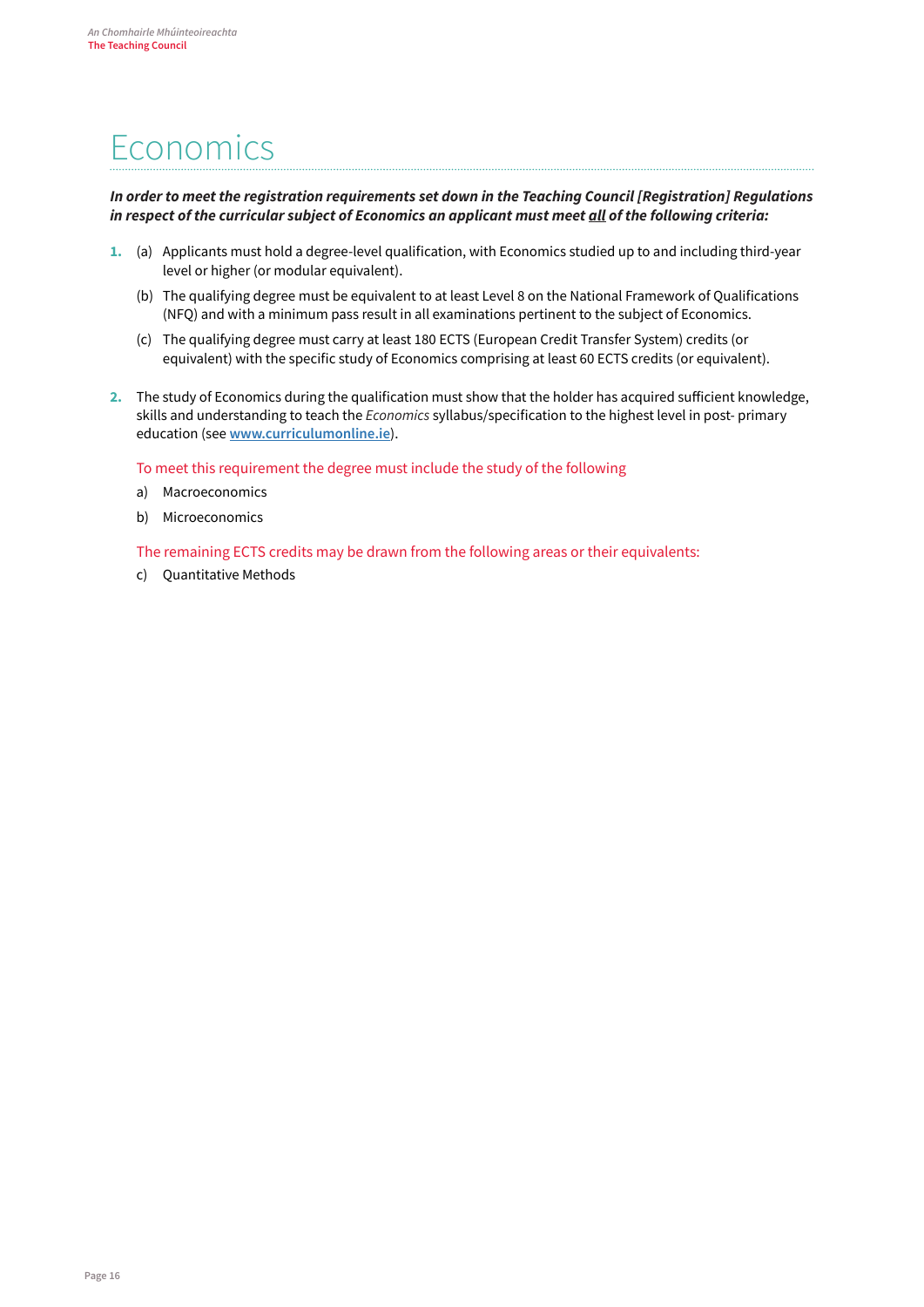### <span id="page-18-0"></span>Engineering

### **In order to meet the registration requirements set down in the Teaching Council (Registration) Regulations**  *in respect of the curricular subject of Engineering an applicant must meet all of the following criteria:*

- **1.** (a) Applicants must hold a degree-level qualification, with Engineering studied up to and including third-year level or higher (or modular equivalent).
	- (b) The qualifying degree must be equivalent to at least Level 8 on the National Framework of Qualifications (NFQ) and with a minimum pass result in all examinations pertinent to the subject of Engineering.
	- (c) The qualifying degree must carry at least 180 ECTS (European Credit Transfer System) credits (or equivalent) with the specific study of Engineering comprising at least 60 ECTS credits (or equivalent).
- **2.** The study of Engineering during the qualification must show that the holder has acquired sufficient knowledge, skills and understanding to teach the Engineering syllabus/specification to the highest level in post-primary education (see **[www.curriculumonline.ie](http://www.curriculumonline.ie/)**[\)](http://www.curriculumonline.ie/)[.](http://www.curriculumonline.ie/)

To meet this requirement the degree must include the study of all of the following:

- a) Health & Safety $13$
- b) Product Design and Realisation<sup>14</sup>
- c) Materials Technology and Processing<sup>15</sup>
- d) Power, Energy and Control<sup>16</sup>
- e) Information and Communications Technology (as applicable to Engineering)
- f) Structural & Mechanical Systems.

<sup>13</sup> this must include the development of knowledge and skills in relation to identification of hazards, assessment of risk and the safe management of a classroom/work environment

<sup>14</sup> This must include engagement with the design and realisation of artefacts to include the integration of mixed technologies, and the use of associated graphic communication techniques and Computer Aided Design.

<sup>15</sup> This must include the development of skills and best practice in the safe processing of a variety of materials. Particular focus should be placed on material properties, performance, and processing requirements. The study of Computer-Aided Manufacture should be included.

<sup>16</sup> This must include engagement with control systems which incorporates electronic, pneumatic and computer control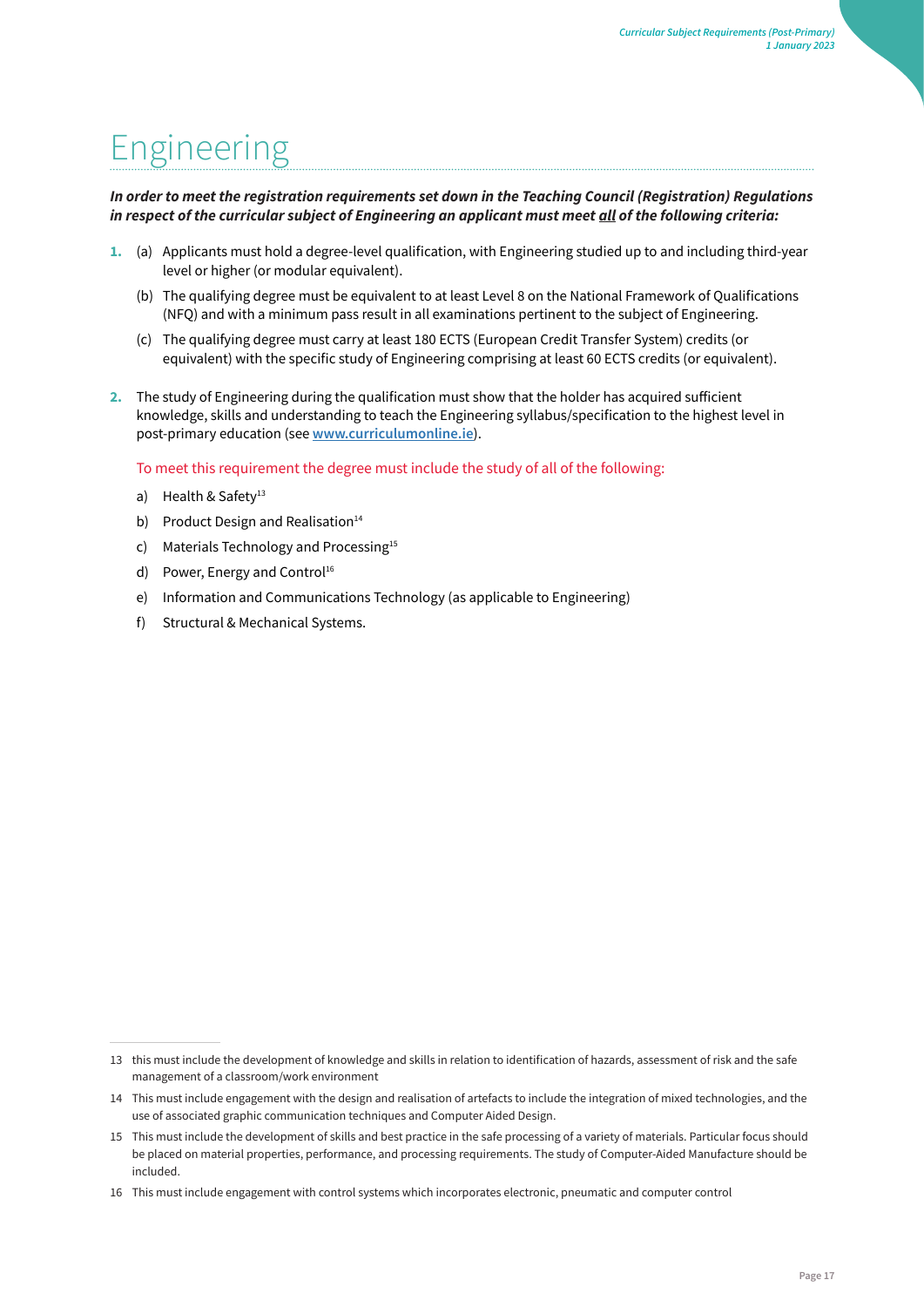### <span id="page-19-0"></span>English

### *In order to meet the registration requirements set down in th[e Teaching Council \[Registration\]](http://www.teachingcouncil.ie/_fileupload/TC_Legislation/Registration_Regulations_2009_90665047.pdf) [Regulations](http://www.teachingcouncil.ie/_fileupload/TC_Legislation/Registration_Regulations_2009_90665047.pdf) [in](http://www.teachingcouncil.ie/_fileupload/TC_Legislation/Registration_Regulations_2009_90665047.pdf) [re](http://www.teachingcouncil.ie/_fileupload/TC_Legislation/Registration_Regulations_2009_90665047.pdf)spect of the curricular subject of English an applicant must meet all of the following criteria:*

- **1.** (a) Applicants must hold a degree-level qualification, with English studied up to and including thirdyear level or higher (or modular equivalent).
	- (b) The qualifying degree must be equivalent to at least Level 8 on the National Framework of Qualifications (NFQ) and with a minimum pass result in all examinations pertinent to the subject of English.
	- (c) The qualifying degree must carry at least 180 ECTS (European Credit Transfer System) credits (or equivalent) with the specific study of English comprising at least 60 ECTS credits (or equivalent).
- **2.** The study of English during the qualification must show that the holder has acquired sufficient knowledge, skills and understanding to teach the English syllabus/specification to the highest level in post- primary education (se[e](http://www.curriculumonline.ie/) **[www.curriculumonline.ie](http://www.curriculumonline.ie/)**[\)](http://www.curriculumonline.ie/)[.](http://www.curriculumonline.ie/)
- **3.** All applicants must provide evidence of linguistic competence in the language. This can be demonstrated by:
	- a) **Applicants for whom the language is their first language. Or**
	- b) by achieving a minimum level of B2.2 on the Common European Framework of Reference for Languages (or equivalent) from the higher education institution where the qualification was completed.

**Or** 

- c) Alternatively, applicants can provide certification of achieving level B2.2 standard of an independent language competency test
- **4.** The study of English language and literature during the degree must show that the holder has acquired sufficient knowledge, skills and understanding to teach the English syllabus to the highest level in postprimary education.

To meet this requirement the degree must include the study **all** of the following areas through the medium of English:

- a) Drama
- b) Poetry
- c) Fiction

#### And may include the following areas:

- a) Composition and Writing Skills
- b) Film
- c) Theatre
- d) Media Studies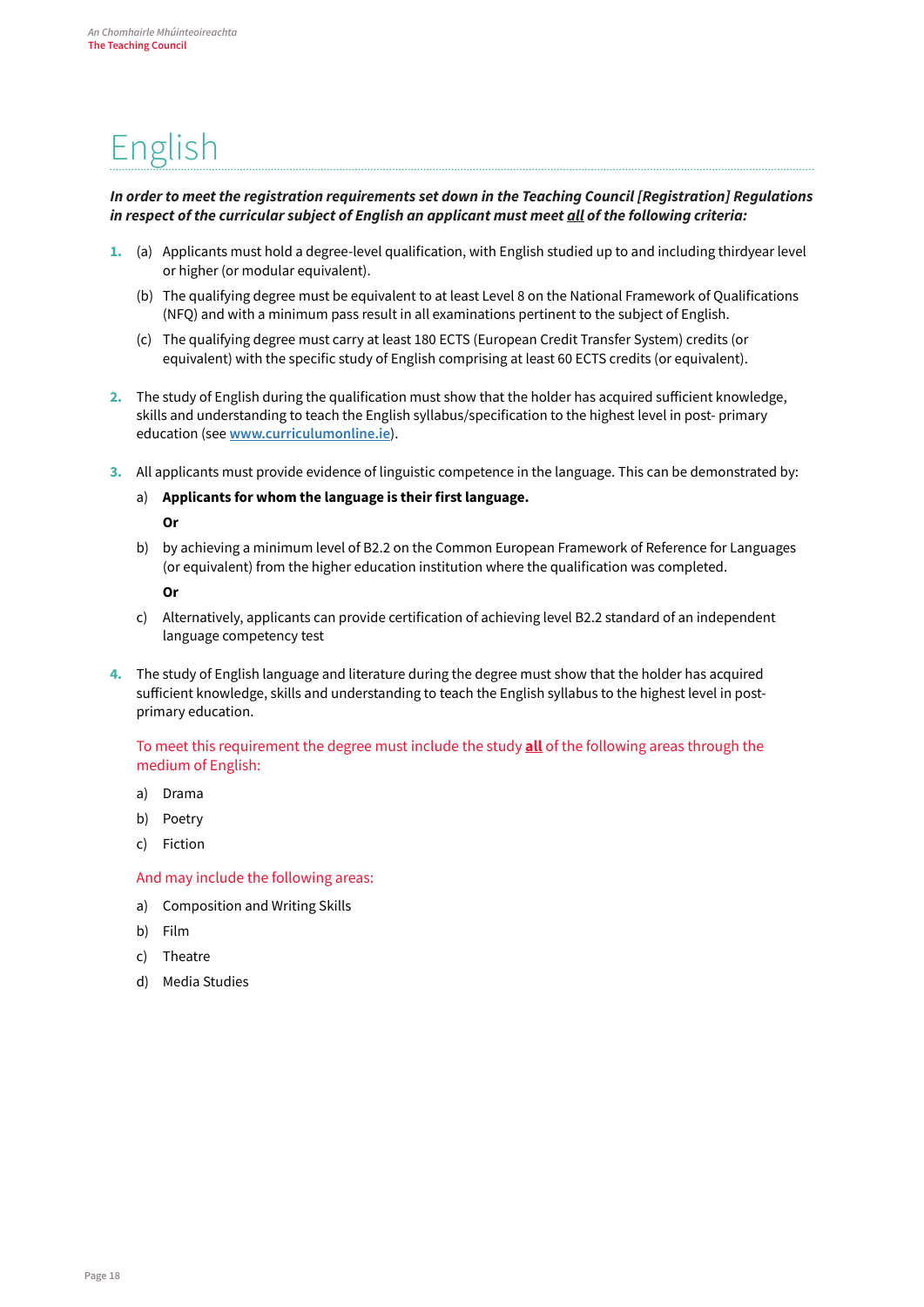### <span id="page-20-0"></span>Gaeilge

### **In order to meet the registration requirements set down in the Teaching Council (Registration) Regulations**  *in respect of the curricular subject of Gaeilge an applicant must meet all of the following criteria:*

- **1.** (a) Applicants must hold a degree-level qualification, with Gaeilge studied up to and including third-year level or higher (or modular equivalent).
	- (b) The qualifying degree must be equivalent to at least Level 8 on the National Framework of Qualifications (NFQ) and with a minimum pass result in all examinations pertinent to the subject of Gaeilge.
	- (c) The qualifying degree must carry at least 180 ECTS (European Credit Transfer System) credits (or equivalent) with the specific study of Gaeilge comprising at least 60 ECTS credits (or equivalent).
- **2.** The study of Gaeilge/Irish during the qualification must show that the holder has acquired sufficient knowledge, skills and understanding to teach the Gaeilge syllabus/specification to the highest level in postprimary education (se[e](http://www.curriculumonline.ie/) **[www.curriculumonline.ie](http://www.curriculumonline.ie/)**[\)](http://www.curriculumonline.ie/)[.](http://www.curriculumonline.ie/)

The degree must also include the study of the following:

- a) Language skills *<sup>17</sup>*
- b) The study of texts  $18$
- **3.** Prior to completion of their teacher education studies, applicants should provide verifiable evidence of an immersive educational experience in Gaeilge of a minimum of four weeks duration.

This may be accessed in two blocks, each of which must be at least two weeks. At least one of these blocks must be in a Gaeltacht setting with the option of one block in an Irish medium setting.

The immersive educational experience(s) must be one of the following:

- attending an Irish language course  $\ddot{\mathbf{o}}$
- $\bullet$ working as a staff member in an educational setting in the the Gaeltacht
- conducting an action research project which is of relevance to their teaching studies  $\circ$
- engaging in School Placement.  $\alpha$

#### **4. Evidence of linguistic competence**

- All applicants must provide evidence of linguistic competence in the language. This can be demonstrated by providing evidence of achieving a minimum level of B2.2 on the Common European Framework of Reference for Languages (or equivalent) from the higher education institution where the qualification was completed.
- Alternatively, applicants can provide certification of achieving level B2.2 standard of an independent language competency test.
- Applicants for whom the language is their first language.  $\bullet$

<sup>17</sup> reading, spoken production, spoken interaction, listening and writing

<sup>18</sup> texts refer to all products of language use including aural, oral, written and digital texts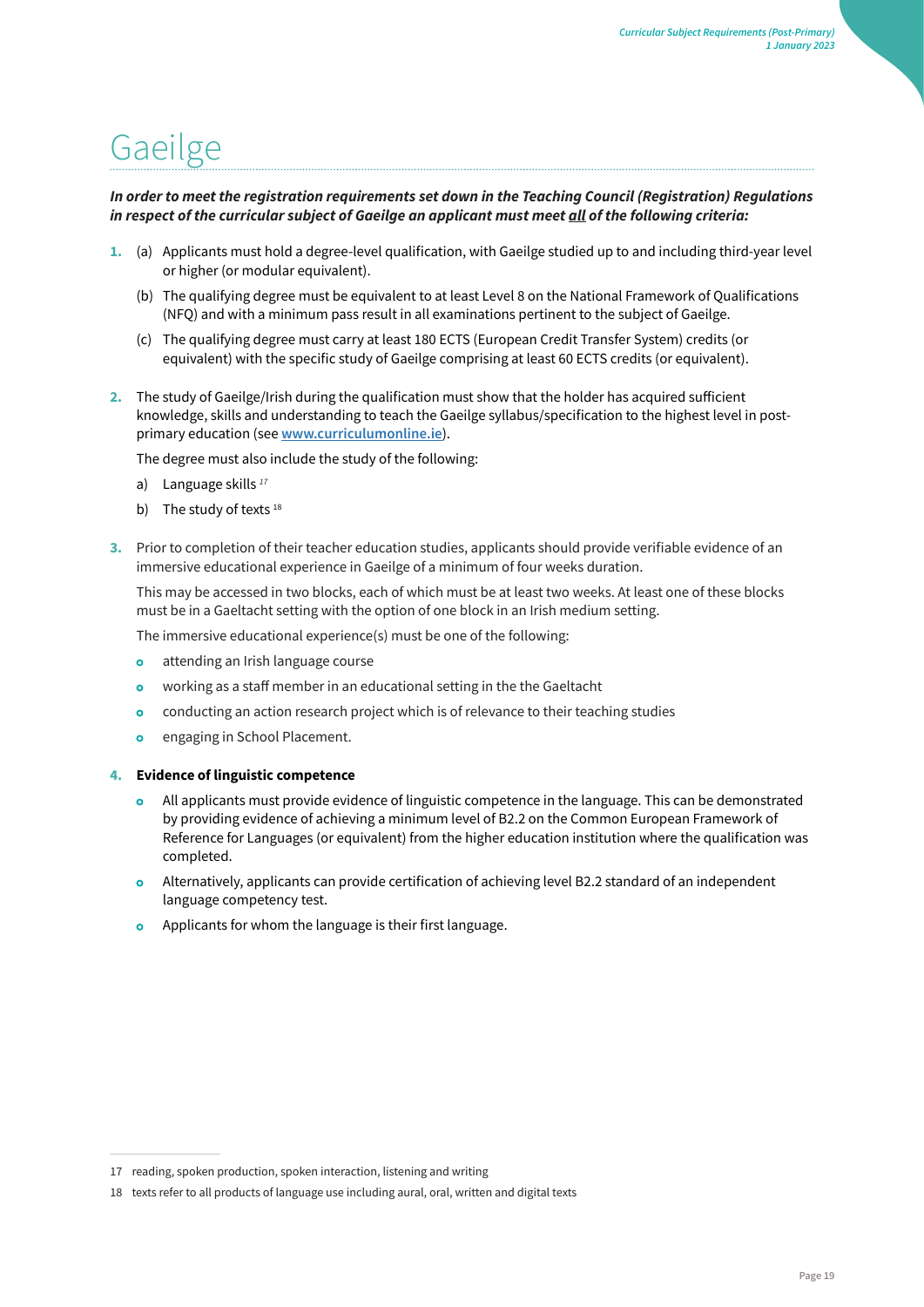# <span id="page-21-0"></span>Geography

### *In order to meet the registration requirements set down in the [Teaching Council \[Registration\] Regulations](http://www.teachingcouncil.ie/_fileupload/TC_Legislation/Registration_Regulations_2009_90665047.pdf) [in](http://www.teachingcouncil.ie/_fileupload/TC_Legislation/Registration_Regulations_2009_90665047.pdf) [re](http://www.teachingcouncil.ie/_fileupload/TC_Legislation/Registration_Regulations_2009_90665047.pdf)spect of the curricular subject of Geography an applicant must meet all of the following criteria:*

- **1.** (a) Applicants must hold a degree-level qualification, with Geography studied up to and including third-year level or higher (or modular equivalent).
	- (b) The qualifying degree must be equivalent to at least Level 8 on the National Framework of Qualifications (NFQ) and with a minimum pass result in all examinations pertinent to the subject of Geography.
	- (c) The qualifying degree must carry at least 180 ECTS (European Credit Transfer System) credits (or equivalent) with the specific study of Geography comprising at least 60 ECTS credits (or equivalent).
- **2.** The study of Geography during the qualification must show that the holder has acquired sufficient knowledge, skills and understanding to teach the *Geography* syllabus/specification to the highest level in post- primary education (see **[www.curriculumonline.ie](http://www.curriculumonline.ie/)**[\)](http://www.curriculumonline.ie/)[.](http://www.curriculumonline.ie/)

To meet this requirement the degree must include the study of the following:

- a) Physical Geography
- b) Human Geography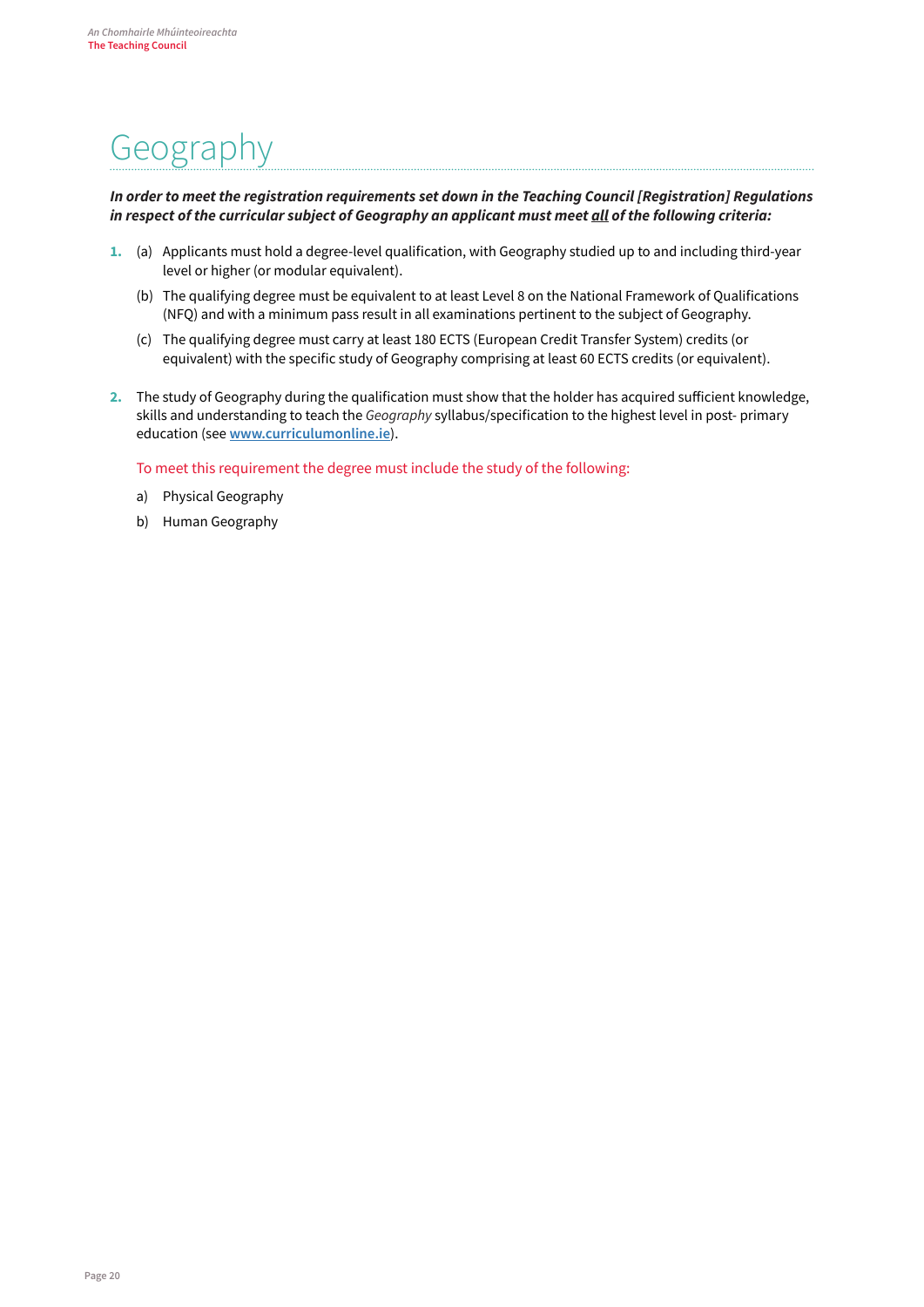### <span id="page-22-0"></span>Hebrew Studies

### *In order to meet the registration requirements set down in the [Teaching Council \[Registration\] Regulations](http://www.teachingcouncil.ie/_fileupload/TC_Legislation/Registration_Regulations_2009_90665047.pdf) [in](http://www.teachingcouncil.ie/_fileupload/TC_Legislation/Registration_Regulations_2009_90665047.pdf) [re](http://www.teachingcouncil.ie/_fileupload/TC_Legislation/Registration_Regulations_2009_90665047.pdf)spect of the curricular subject of Hebrew Studies an applicant must meet all of the following criteria:*

- **1.** (a) Applicants must hold a degree-level qualification, with Hebrew Studies studied up to and including thirdyear level or higher (or modular equivalent).
	- (b) The qualifying degree must be equivalent to at least Level 8 on the National Framework of Qualifications (NFQ) and with a minimum pass result in all examinations pertinent to the subject of Hebrew Studies.
	- (c) The qualifying degree must carry at least 180 ECTS (European Credit Transfer System) credits (or equivalent) with the specific study of Hebrew Studies comprising at least 60 ECTS credits (or equivalent)
- **2.** The study of Hebrew Studies during the degree must show that the holder has acquired sufficient knowledge, skills and understanding to teach the Hebrew Studies syllabus to the highest level in post-primary education (see **[www.curriculumonline.ie](http://www.curriculumonline.ie/)**[\)](http://www.curriculumonline.ie/)[.](http://www.curriculumonline.ie/) [T](http://www.curriculumonline.ie/)o meet this requirement the degree must include the study of:
	- a) Classical Hebrew Language
	- b) History of the Hebrew People
	- c) Hebrew Bible
	- d) The Mishnah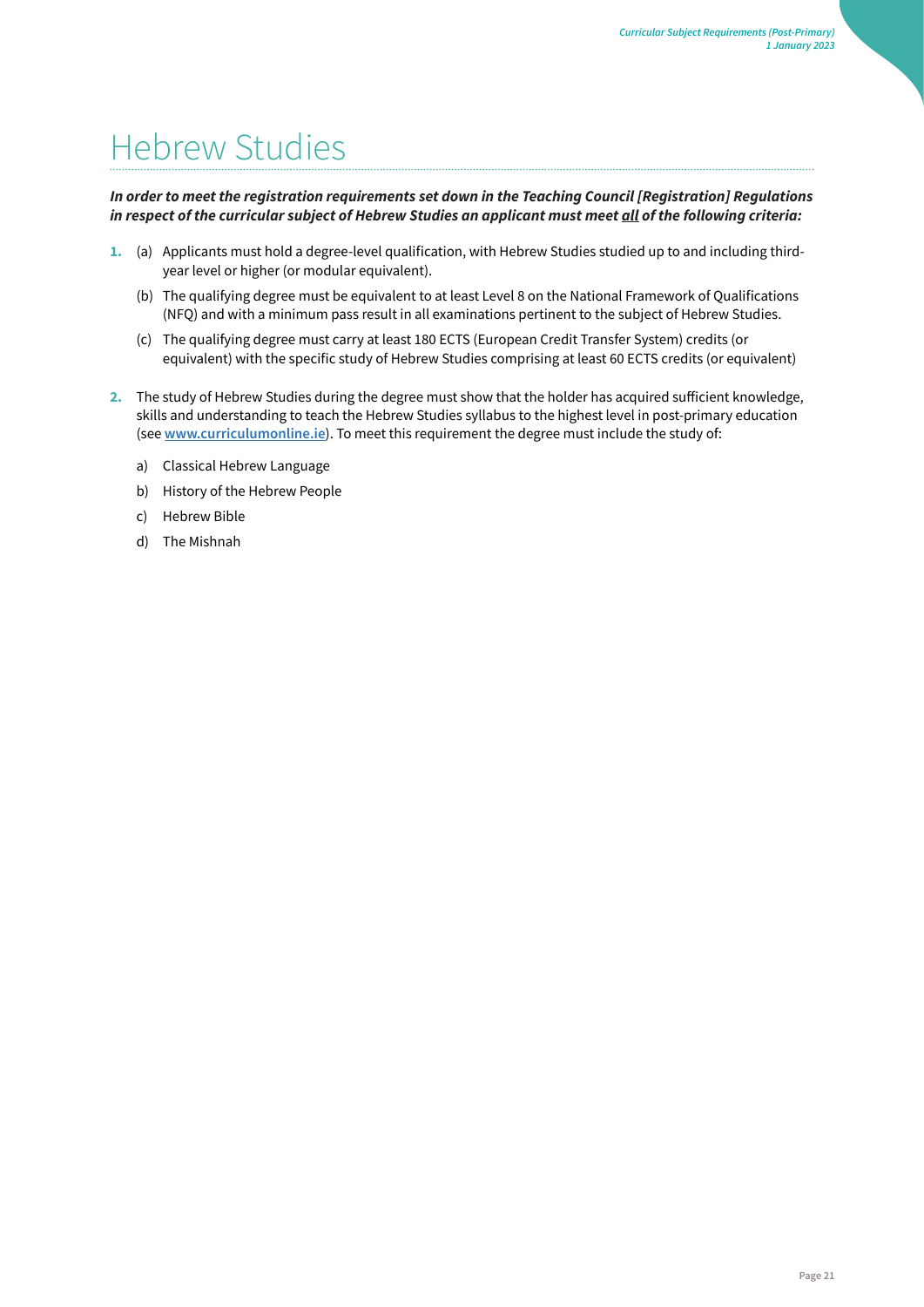### <span id="page-23-0"></span>**History**

### *In order to meet the registration requirements set down in the [Teaching Council \[Registration\] Regulations](http://www.teachingcouncil.ie/_fileupload/TC_Legislation/Registration_Regulations_2009_90665047.pdf) [in](http://www.teachingcouncil.ie/_fileupload/TC_Legislation/Registration_Regulations_2009_90665047.pdf) [re](http://www.teachingcouncil.ie/_fileupload/TC_Legislation/Registration_Regulations_2009_90665047.pdf)spect of the curricular subject of History an applicant must meet all of the following criteria:*

- **1.** (a) Applicants must hold a degree-level qualification, with History studied up to and including third-year level or higher (or modular equivalent).
	- (b) The qualifying degree must be equivalent to at least Level 8 on the National Framework of Qualifications (NFQ) and with a minimum pass result in all examinations pertinent to the subject of History.
	- (c) The qualifying degree must carry at least 180 ECTS (European Credit Transfer System) credits (or equivalent) with the specific study of History comprising at least 60 ECTS credits (or equivalent).
- **2.** The study of History during the qualification must show that the holder has acquired sufficient knowledge, skills and understanding to teach the History syllabus/specification to the highest level in post- primary education (see **[www.curriculumonline.ie](http://www.curriculumonline.ie/)**[\)](http://www.curriculumonline.ie/)[.](http://www.curriculumonline.ie/)
- **3.** To meet this requirement the degree must include the specific study of Irish History.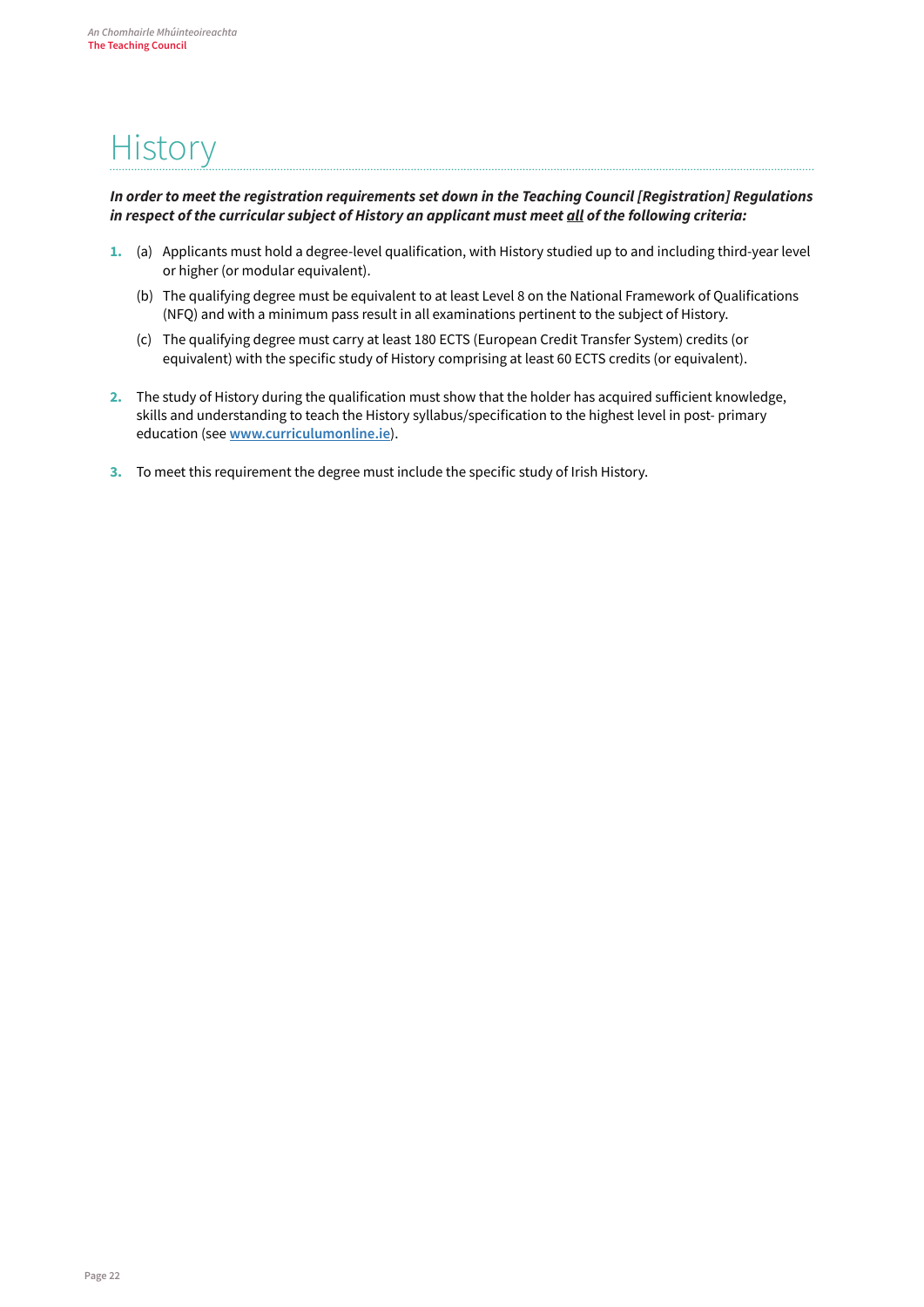### <span id="page-24-0"></span>Home Economics

### *In order to meet the registration requirements set down in the [Teaching Council \[Registration\] Regulations](http://www.teachingcouncil.ie/_fileupload/TC_Legislation/Registration_Regulations_2009_90665047.pdf) [in](http://www.teachingcouncil.ie/_fileupload/TC_Legislation/Registration_Regulations_2009_90665047.pdf) [re](http://www.teachingcouncil.ie/_fileupload/TC_Legislation/Registration_Regulations_2009_90665047.pdf)spect of the curricular subject of Home Economics an applicant must meet all of the following criteria:*

- **1.** (a) Applicants must hold a degree-level qualification, with Home Economics studied up to and including third-year level or higher (or modular equivalent).
	- (b) The qualifying degree must be equivalent to at least Level 8 on the National Framework of Qualifications (NFQ) and with a minimum pass result in all examinations pertinent to the subject of Home Economics.
	- (c) The qualifying degree must carry at least 180 ECTS (European Credit Transfer System) credits (or equivalent) with the specific study of Home Economics comprising at least 60 ECTS credits (or equivalent).
- **2.** The study of Home Economics during the qualification must show that the holder has acquired sufficient knowledge, skills and understanding to teach the Home Economics syllabus/specification to the highest level in post-primary education (see **[www.curriculumonline.ie](http://www.curriculumonline.ie/)**[\)](http://www.curriculumonline.ie/)[.](http://www.curriculumonline.ie/)
- **3.** In order to meet this requirement the study of all of the following inter-related components of Home Economics and their application to the individual, family and society must be studied as an integral part of the degree course:
	- a) Food Studies (including the integration of theory and practice)
	- b) Textiles, Fashion Design and Home Design (including garment construction and practical craft work)
	- c) Family Resource Management and Social Studies (including Home Economics Studies and consumer studies)
- **4.** The degree must include course and practical work content in the above areas.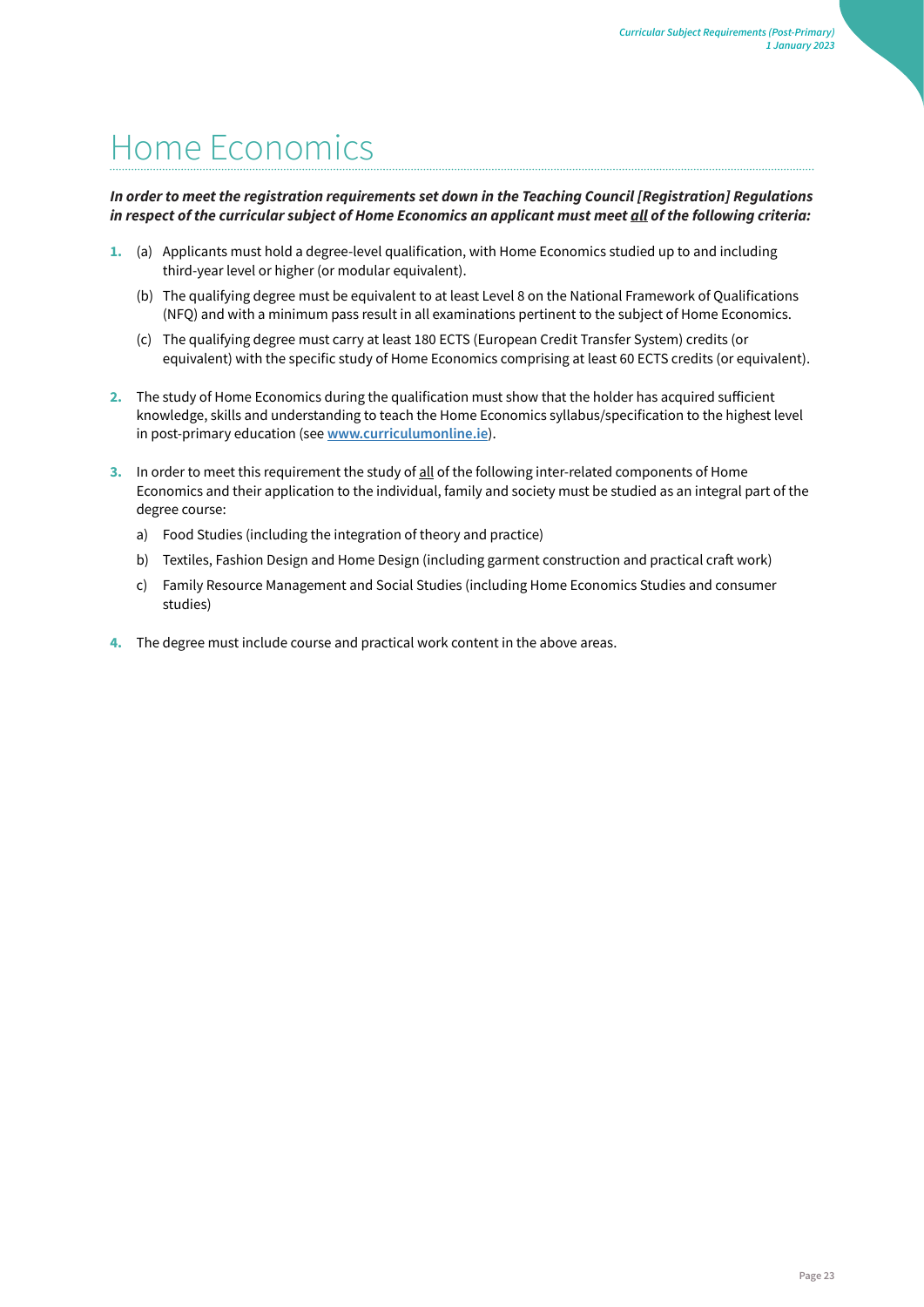### <span id="page-25-0"></span>Latin

### *In order to meet the registration requirements set down in the [Teaching Council \[Registration\] Regulations](http://www.teachingcouncil.ie/_fileupload/TC_Legislation/Registration_Regulations_2009_90665047.pdf) [in](http://www.teachingcouncil.ie/_fileupload/TC_Legislation/Registration_Regulations_2009_90665047.pdf) [re](http://www.teachingcouncil.ie/_fileupload/TC_Legislation/Registration_Regulations_2009_90665047.pdf)spect of the curricular subject of LATIN, an applicant must meet all of the following criteria:*

- **1.** (a) Applicants must hold a degree-level qualification, with Latin studied up to and including third year level or higher (or modular equivalent).
	- (b) The qualifying degree must be equivalent to at least Level 8 on the National Framework of Qualifications (NFQ) and with a minimum pass result in all examinations pertinent to the subject of Latin.
	- (c) The qualifying degree must carry at least 180 ECTS (European Credit Transfer System) credits (or equivalent) with the specific study of Latin comprising at least 60 ECTS credits (or equivalent) and with not less than 10 ECTS credits (or equivalent) studied at third-year level or higher (or modular equivalent).
- **2.** The study of Latin during the degree must show that the holder has acquired sufficient knowledge, skills and understanding to teach the Latin syllabus to the highest level in postprimary education (see **[www.curriculumonline.ie](http://www.curriculumonline.ie/)**[\)](http://www.curriculumonline.ie/)[.](http://www.curriculumonline.ie/) [T](http://www.curriculumonline.ie/)o meet this requirement the degree must include the study of all of the following:
	- a) The Latin Language including the Study of Grammar and Syntax
	- b) Roman History of the Classical Period, i.e., Republic and Early Empire
	- c) Roman Art & Literature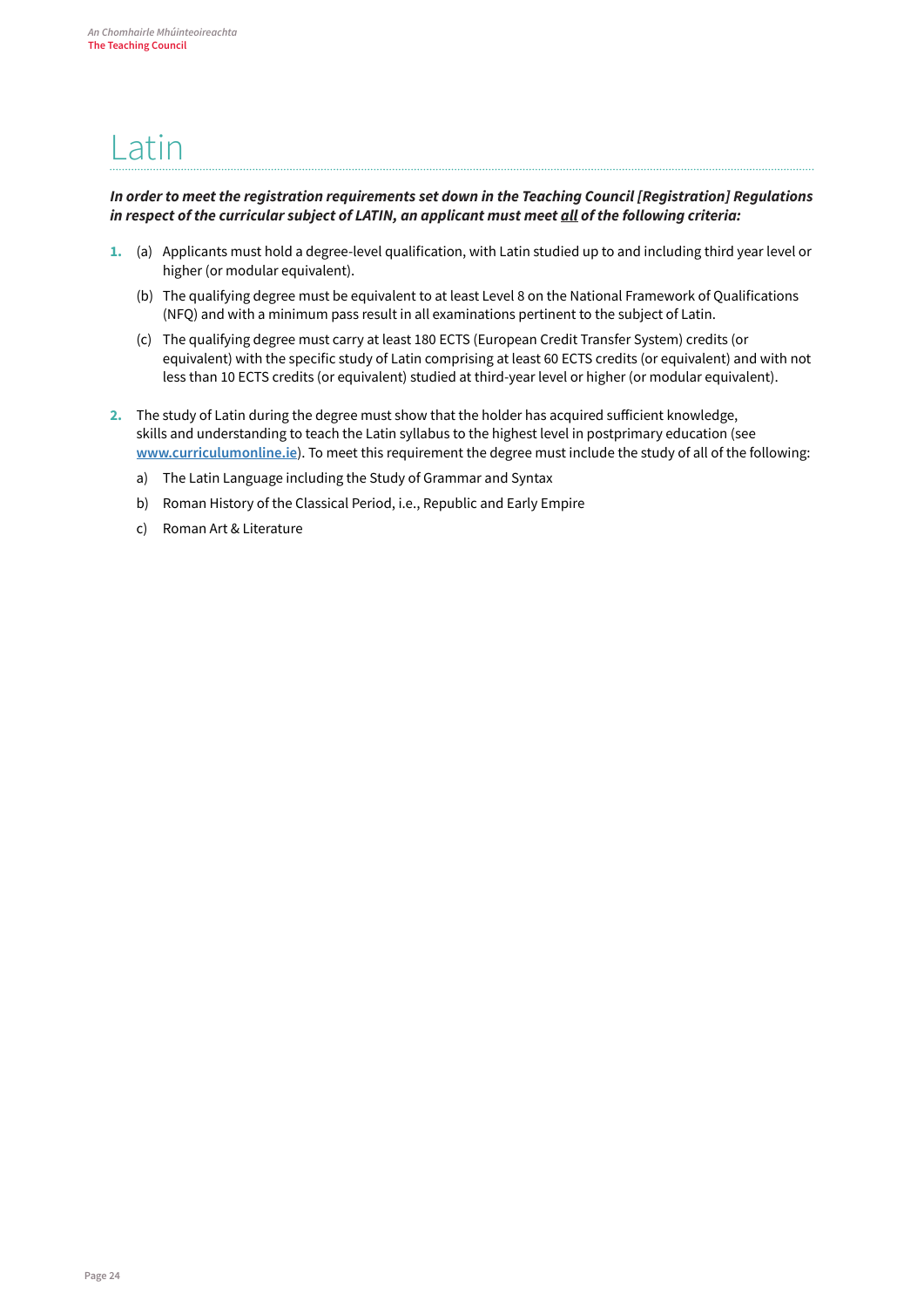### <span id="page-26-0"></span>**Mathematics**

### *In order to meet the registration requirements set down in the [Teaching Council \[Registration\] Regulations](http://www.teachingcouncil.ie/_fileupload/TC_Legislation/Registration_Regulations_2009_90665047.pdf) [in](http://www.teachingcouncil.ie/_fileupload/TC_Legislation/Registration_Regulations_2009_90665047.pdf) [re](http://www.teachingcouncil.ie/_fileupload/TC_Legislation/Registration_Regulations_2009_90665047.pdf)spect of the curricular subject of Mathematics an applicant must meet all of the following criteria:*

- **1.** (a) Applicants must hold a degree-level qualification, with Mathematics studied up to and including third-year level or higher (or modular equivalent).
	- (b) The qualifying degree must be equivalent to at least Level 8 on the National Framework of Qualifications (NFQ) and with a minimum pass result in all examinations pertinent to the subject of Mathematics.
	- (c) The qualifying degree must carry at least 180 ECTS (European Credit Transfer System) credits (or equivalent) with the specific study of Mathematics comprising at least 60 ECTS credits (or equivalent).
- **2.** The study of Mathematics during the qualification must show that the holder has acquired sufficient knowledge, skills and understanding to teach the Mathematics syllabus/specification to the highest level in post- primary education (se[e](http://www.curriculumonline.ie/) **[www.curriculumonline.ie](http://www.curriculumonline.ie/)**[\)](http://www.curriculumonline.ie/)[.](http://www.curriculumonline.ie/)

#### To meet this requirement the degree must include the study of all of the following

#### **Essential areas of study**

- a) Analysis (must include a module or modules in multi variable calculus)
- b) Algebra (must include a module or modules in linear Algebra)
- c) Geometry (must include a module or modules in Euclidean and Non-Euclidean Geometry)
- d) Probability
- e) Statistics (must include a module or modules in Statistical Inference)

The remaining credits (or equivalent) may be in any of the above essential areas, or be drawn from the following optional areas:

#### **Optional areas of study**

- f) Dynamical Systems and Chaos
- g) Calculus of Variations
- h) Numerical Analysis or Computational Mathematics
- i) Mathematical Modelling
- j) Discrete Mathematics
- k) History or Philosophy of Mathematics
- l) Mathematical Logic
- m) Set Theory and Cardinality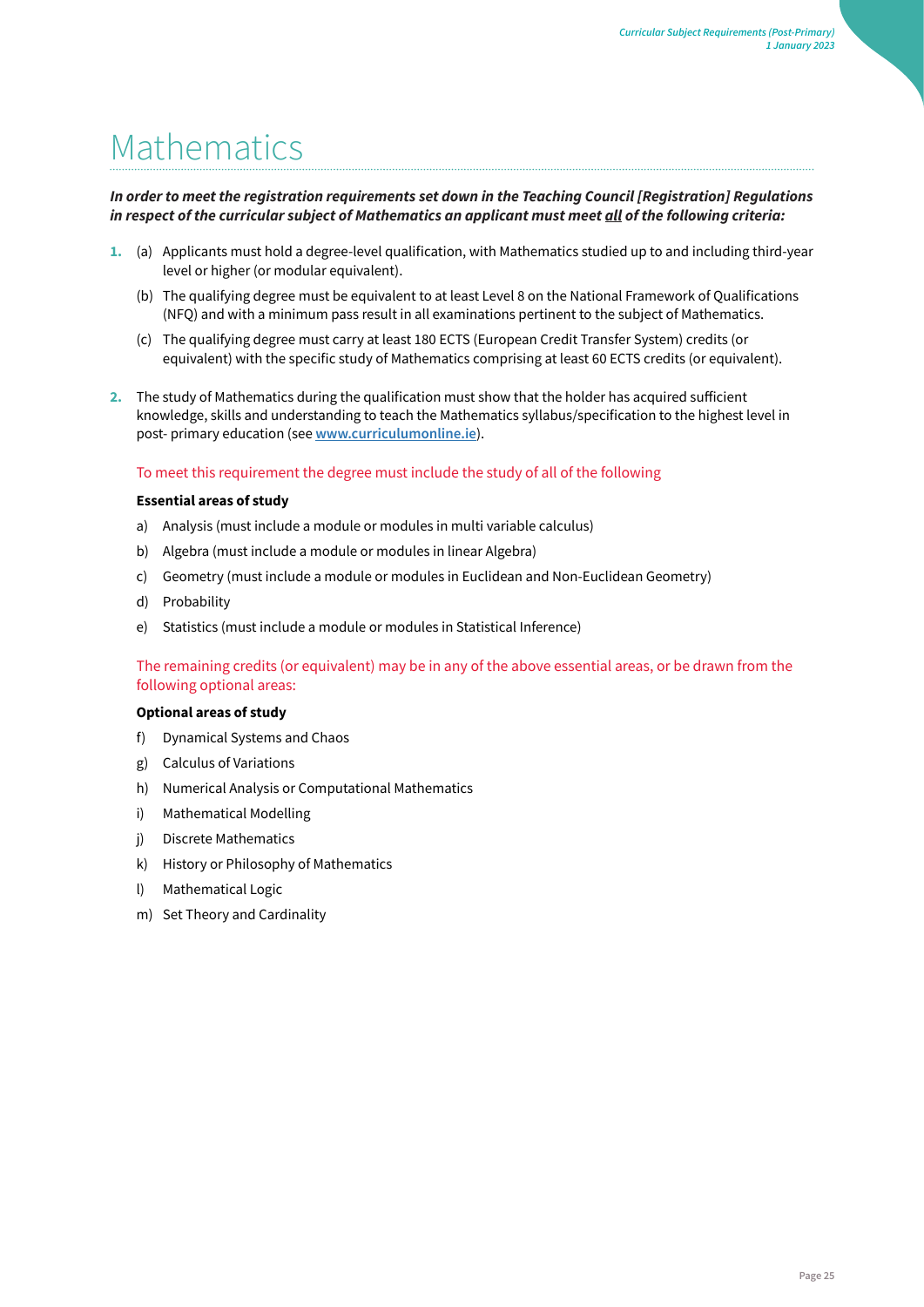### <span id="page-27-0"></span>Music

### *In order to meet the registration requirements set down in the [Teaching Council \[Registration\] Regulations](http://www.teachingcouncil.ie/_fileupload/TC_Legislation/Registration_Regulations_2009_90665047.pdf) [in](http://www.teachingcouncil.ie/_fileupload/TC_Legislation/Registration_Regulations_2009_90665047.pdf) [re](http://www.teachingcouncil.ie/_fileupload/TC_Legislation/Registration_Regulations_2009_90665047.pdf)spect of the curricular subject of Music an applicant must meet all of the following criteria:*

- **1.** (a) Applicants must hold a degree-level qualification, with Music studied up to and including third-year level or higher (or modular equivalent).
	- (b) The qualifying degree must be equivalent to at least Level 8 on the National Framework of Qualifications (NFQ) and with a minimum pass result in all examinations pertinent to the subject of Music
	- (c) The qualifying degree must carry at least 180 ECTS (European Credit Transfer System) credits (or equivalent) with the specific study of Music comprising at least 60 ECTS credits (or equivalent).
- **2.** The study of Music during the qualification must show that the holder has acquired sufficient knowledge, skills and understanding to teach the Music syllabus/specification to the highest level in post- primary education (see **[www.curriculumonline.ie](http://www.curriculumonline.ie/)**[\)](http://www.curriculumonline.ie/)[.](http://www.curriculumonline.ie/)

To meet this requirement the degree must include the study of all of the following:

- a) Music Performance
- b) Harmony and Counterpoint
- c) Composition
- d) Aural, Basic keyboard and Music Technology Skills
- e) Western Art Music
- f) Irish Traditional Music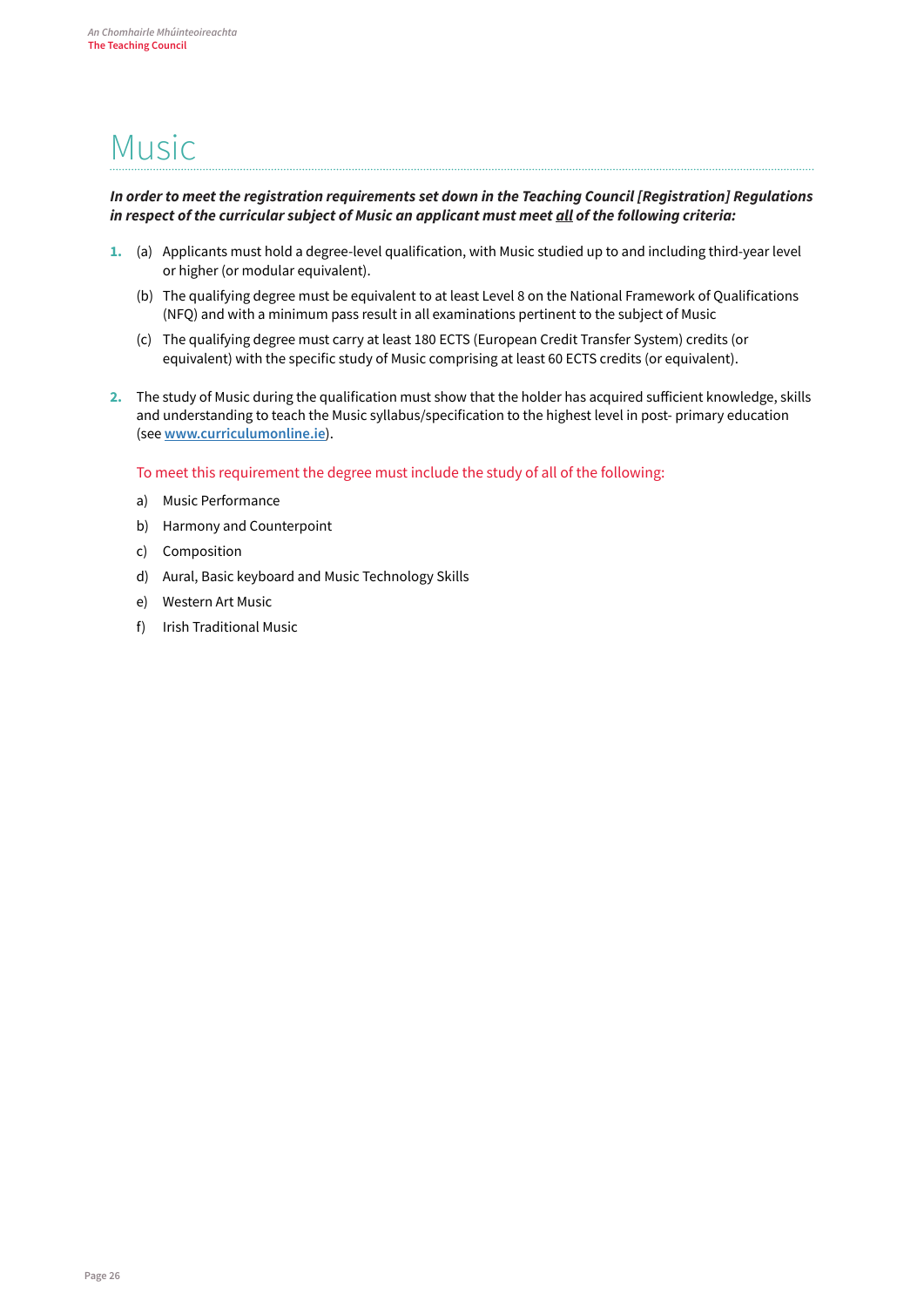# <span id="page-28-0"></span>Physical Education

### *In order to meet the registration requirements set down in th[e Teaching Council \[Registration\] Regulations](http://www.teachingcouncil.ie/_fileupload/TC_Legislation/Registration_Regulations_2009_90665047.pdf) [in](http://www.teachingcouncil.ie/_fileupload/TC_Legislation/Registration_Regulations_2009_90665047.pdf) [re](http://www.teachingcouncil.ie/_fileupload/TC_Legislation/Registration_Regulations_2009_90665047.pdf)spect of the curricular subject of Physical Education an applicant must meet all of the following criteria:*

- **1.** (a) Applicants must hold a degree-level qualification, with Physical Education studied up to and including third-year level or higher (or modular equivalent).
	- (b) The qualifying degree must be equivalent to at least Level 8 on the National Framework of Qualifications (NFQ) and with a minimum pass result in all examinations pertinent to the subject of Physical Education.
	- (c) The qualifying degree must carry at least 180 ECTS (European Credit Transfer System) credits (or equivalent) with the specific study of Physical Education comprising at least 60 ECTS credits (or equivalent).
- **2.** The study of Physical Education during the qualification must show that the holder has acquired sufficient knowledge, skills and understanding to teach the Physical Education syllabus/specification to the highest level in post- primary education (se[e](http://www.curriculumonline.ie/) **[www.curriculumonline.ie](http://www.curriculumonline.ie/)**[\)](http://www.curriculumonline.ie/)[.](http://www.curriculumonline.ie/)

### To meet this requirement the degree must include the study of all of the following areas:

#### **(a)**

- $\ddot{\mathbf{o}}$ Adventure activities
- $\ddot{\mathbf{o}}$ Aesthetic and expressive activities
- Athletic activities  $\bullet$
- Competitive activities  $\bullet$
- Fitness and health activities  $\bullet$
- Technological knowledge of sport and physical activity  $\circ$
- Curriculum models for sport and physical activity  $\circ$
- Water based activities  $\alpha$

### To meet this requirement the degree must also include the study of one area from (b) and one area from(c):

### **(b)**

- i. Motor Learning and Development
- ii. Nutrition and physiology for healthy living and performance
- iii. Sport and Exercise Psychology
- iv. Physical Activity and Inclusion

### **(c)**

- i. Policy and Provision in physical activity and Sport
- ii. Sociological Perspectives of Physical Activity and Sport
- iii. Well-being and Health Promotion
- iv. Theory and application of physical activity programming for health, fitness and performance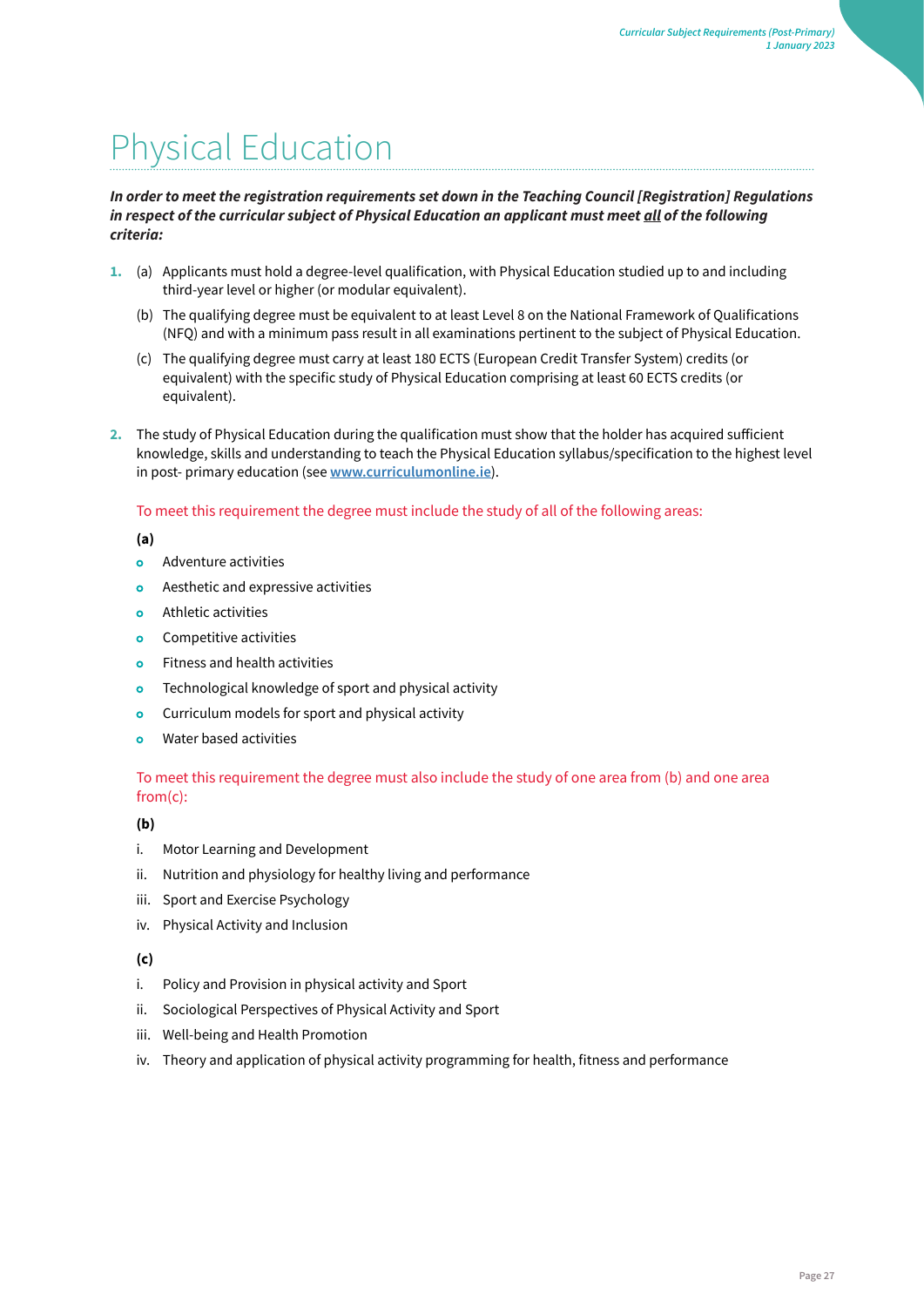### <span id="page-29-0"></span>**Physics**

#### *In order to meet the registration requirements set down in the [Teaching Council \[Registration\] Regulations](http://www.teachingcouncil.ie/_fileupload/TC_Legislation/Registration_Regulations_2009_90665047.pdf) [in](http://www.teachingcouncil.ie/_fileupload/TC_Legislation/Registration_Regulations_2009_90665047.pdf) [re](http://www.teachingcouncil.ie/_fileupload/TC_Legislation/Registration_Regulations_2009_90665047.pdf)spect of the curricular subject of Physics an applicant must meet all of the following criteria:*

- **1.** (a) Applicants must hold a degree-level qualification, with Physics studied up to and including third-year level or higher (or modular equivalent).
	- (b) The qualifying degree must be equivalent to at least Level 8 on the National Framework of Qualifications (NFQ) and with a minimum pass result in all examinations pertinent to the subject of Physics.
	- (c) The qualifying degree must carry at least 180 ECTS (European Credit Transfer System) credits (or equivalent) with the specific study of Physics comprising at least 60 ECTS credits (or equivalent).
- **2.** The study of Physics during the qualification must show that the holder has acquired sufficient knowledge, skills and understanding to teach the Physics syllabus/specification to the highest level in post- primary education (see **[www.curriculumonline.ie](http://www.curriculumonline.ie/)**[\)](http://www.curriculumonline.ie/)[.](http://www.curriculumonline.ie/)

To meet this requirement the degree must include the study of at least **five** of the following areas:

- 1. Mechanics
- 2. Quantum Mechanics
- 3. Properties of Matter
- 4. Oscillations, Waves, Acoustics
- 5. Thermodynamics
- 6. Light and optics
- 7. Current Electricity
- 8. Electromagnetism
- 9. Electronics
- 10. Condensed Matter/ Solid State Physics
- 11. Relativity
- 12. Particle Physics
- 13. Topic in Advanced or Applied Physics
- 14. Astronomy
- **3.** Laboratory/practical work must be completed in the course of the degree.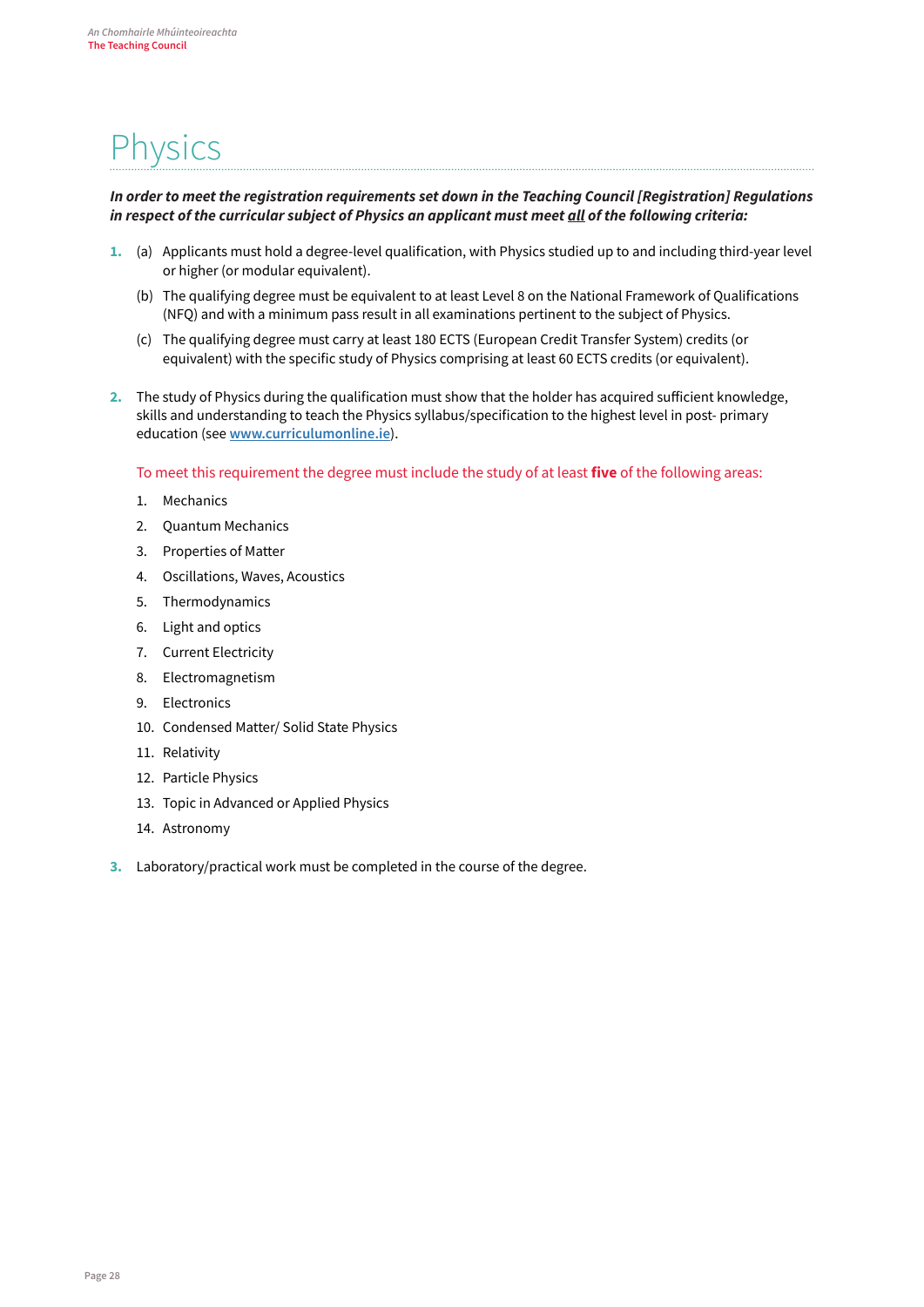# <span id="page-30-0"></span>Physics and Chemistry

*In order to meet the registration requirements set down in the [Teaching Council \[Registration\] Regulations](http://www.teachingcouncil.ie/_fileupload/TC_Legislation/Registration_Regulations_2009_90665047.pdf) [in](http://www.teachingcouncil.ie/_fileupload/TC_Legislation/Registration_Regulations_2009_90665047.pdf) [re](http://www.teachingcouncil.ie/_fileupload/TC_Legislation/Registration_Regulations_2009_90665047.pdf)spect of the curricular subject of Physics and Chemistry an applicant must meet all of the following criteria:* 

*Applicants should note that meeting the registration requirements for the curricular subject of Physics and*  **Chemistry (combined syllabus) does not automatically imply that registration requirements for the individual subjects of Physics or Chemistry have been met.** 

- **1.** (a) Applicants must hold a degree-level qualification, with Physics and Chemistry studied up to and including third-year level or higher (or modular equivalent).
	- (b) The qualifying degree must be equivalent to at least Level 8 on the National Framework of Qualifications (NFQ) and with a minimum pass result in all examinations pertinent to the subject of Physics and Chemistry.
	- (c) The qualifying degree must carry at least 180 ECTS (European Credit Transfer System) credits (or equivalent) with the specific study of Physics and Chemistry comprising at least 60 ECTS credits (or equivalent).
- **2.** The study of Physics and Chemistry during the qualification must show that the holder has acquired sufficient knowledge, skills and understanding to teach the Physics and Chemistry syllabus/specification to the highest level in post- primary education (see **[www.curriculumonline.ie](http://www.curriculumonline.ie/)**[\)](http://www.curriculumonline.ie/)[.](http://www.curriculumonline.ie/)

To meet this requirement the degree must include the study of at least four of the following Physics areas (a) to (g) and at least two of the Chemistry areas (h), (i), and (j):

- a) Mechanics
- b) Quantum Mechanics
- c) Oscillations, Waves, Acoustics
- d) Thermodynamics
- e) Light and optics
- f) Electromagnetism
- g) Particle Physics

The degree must also include the study of at least two of the following Chemistry areas:

- h) Organic Chemistry
- i) Inorganic Chemistry
- j) Physical Chemistry
- **3.** Laboratory/practical work must be completed in the course of the degree.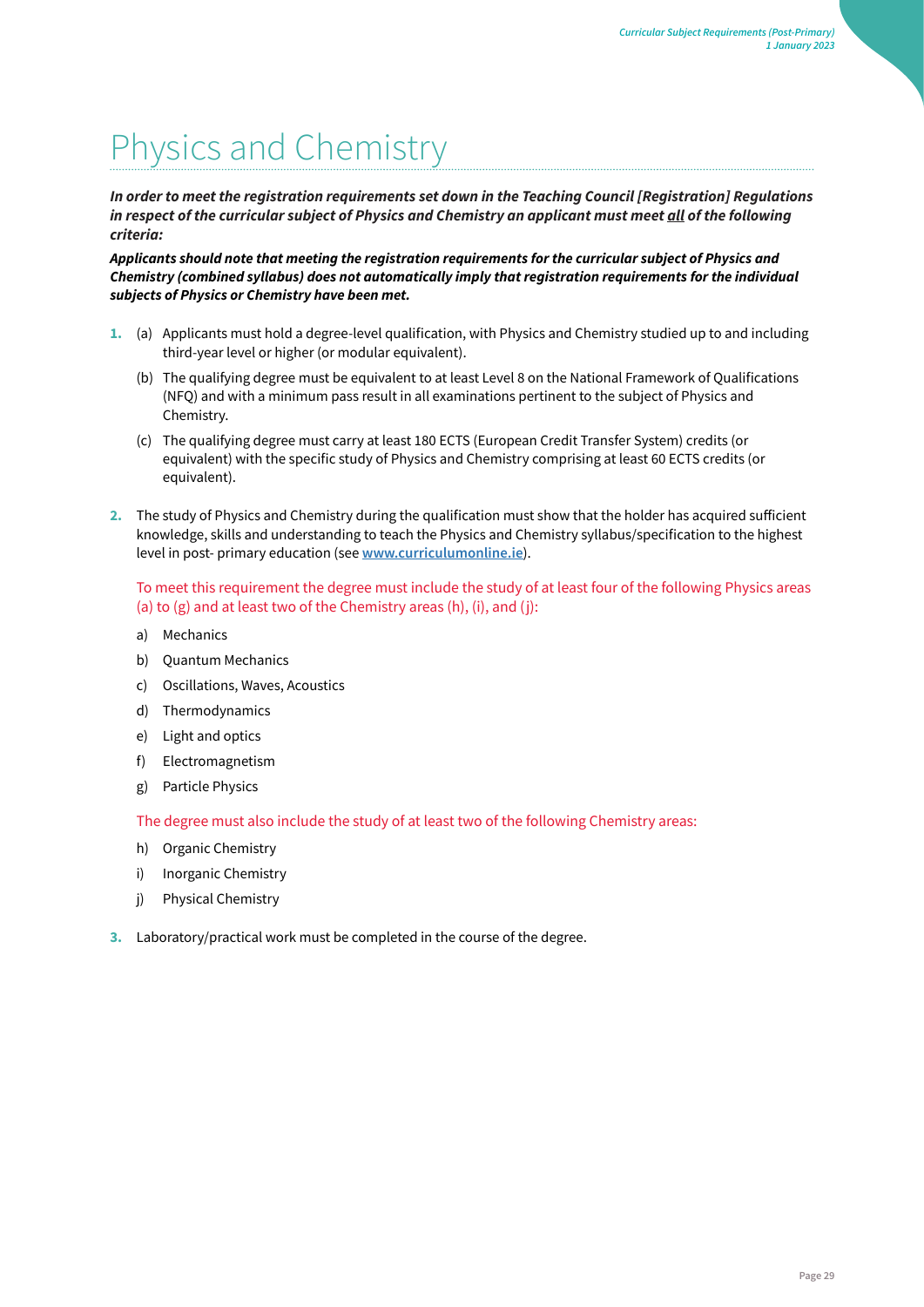### <span id="page-31-0"></span>Politics & Society

### **In order to meet the registration requirements set down in the Teaching Council (Registration) Regulations**  *i[n](http://www.teachingcouncil.ie/_fileupload/TC_Legislation/Registration_Regulations_2009_90665047.pdf) [re](http://www.teachingcouncil.ie/_fileupload/TC_Legislation/Registration_Regulations_2009_90665047.pdf)spect of the curricular subject of Politics and Society, an applicant must meet all of the following criteria:*

- (a) Applicants must hold a degree-level qualification, with Politics/Political Science or Sociology, **or** a combination of **at least three** of the following areas: Politics/Political Science, Sociology, Anthropology, Law, European Studies, Public Administration, Government, Development, Media Studies, Economics, History, Geography, International Relations or Philosophy comprising a minimum total of 60 ECTS credits or equivalent.
- (b) The qualifying degree must be equivalent to **at least Level 8** on the National Framework of Qualifications (NFQ) and must carry at least 180 ECTS (European Credit Transfer System) credits (or equivalent).
- (c) Applicants must also have completed a post-primary initial teacher education (age range12-18 years) carrying a minimum of 120 ECTS credits (or equivalent).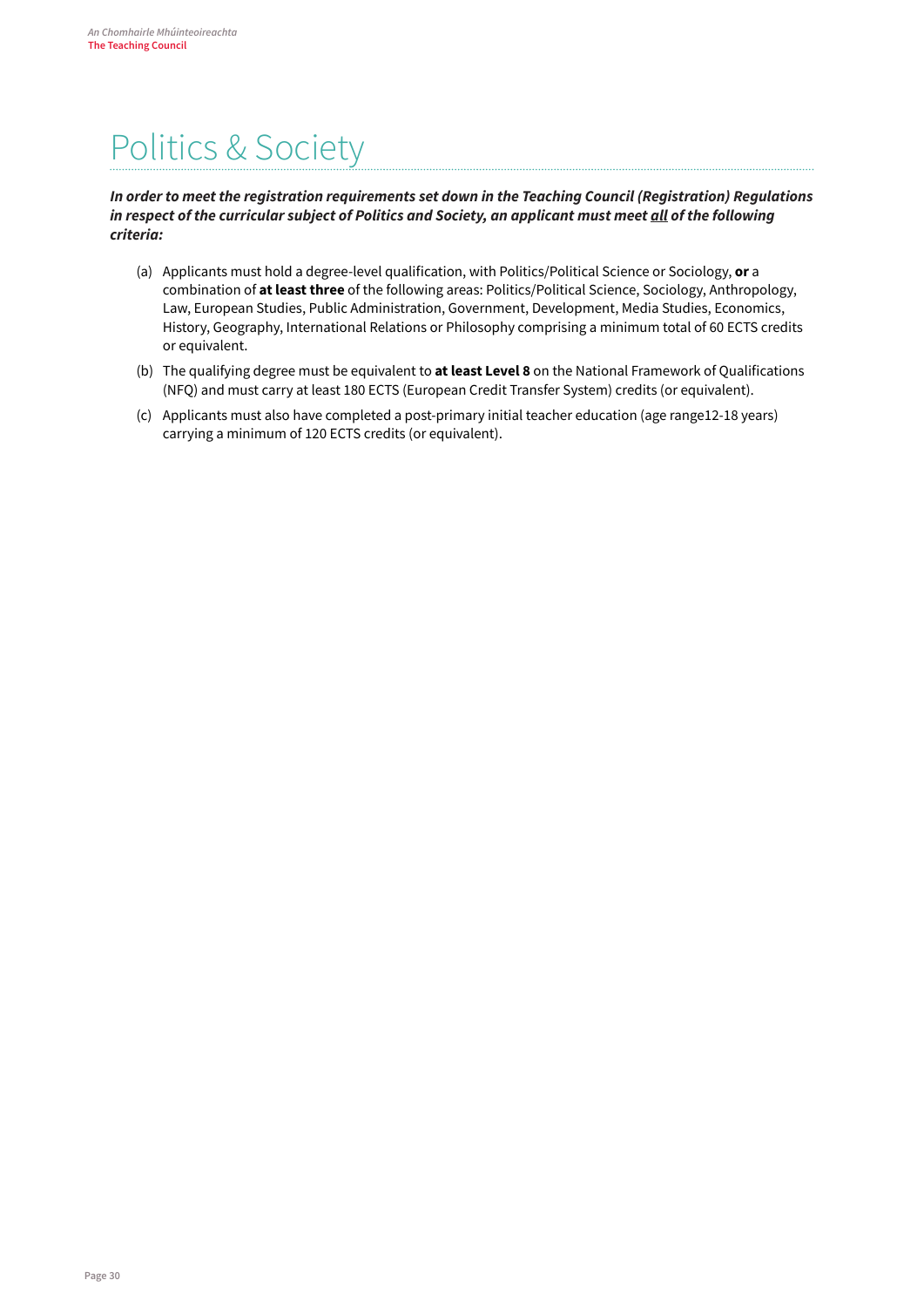### <span id="page-32-0"></span>Religious Education

### *In order to meet the registration requirements set down in the [Teaching Council \[Registration\] Regulations](http://www.teachingcouncil.ie/_fileupload/TC_Legislation/Registration_Regulations_2009_90665047.pdf) [in](http://www.teachingcouncil.ie/_fileupload/TC_Legislation/Registration_Regulations_2009_90665047.pdf) [re](http://www.teachingcouncil.ie/_fileupload/TC_Legislation/Registration_Regulations_2009_90665047.pdf)spect of the curricular subject of Religious Education an applicant must meet all of the following criteria:*

- **1.** (a) Applicants must hold a degree-level qualification, with Religious Education studied up to and including third-year level or higher (or modular equivalent).
	- (b) The qualifying degree must be equivalent to at least Level 8 on the National Framework of Qualifications (NFQ) and with a minimum pass result in all examinations pertinent to the subject of Religious Education.
	- (c) The qualifying degree must carry at least 180 ECTS (European Credit Transfer System) credits (or equivalent) with the specific study of Religious Education comprising at least 60 ECTS credits (or equivalent).
- **2.** The study of Religious Education during the qualification must show that the holder has acquired sufficient knowledge, skills and understanding to teach the Religious Education syllabus/specification to the highest level in post- primary education (see **[www.curriculumonline.ie](http://www.curriculumonline.ie/)**[\)](http://www.curriculumonline.ie/)[.](http://www.curriculumonline.ie/)

To meet this requirement the degree must include the study of 5 of the following:

- a) Sacred Texts including the Bible
- b) Christianity Origins and Contemporary Experience
- c) World Religions
- d) Secular Belief Systems
- e) Ethics
- f) Systematic Theology
- g) Philosophy of Religion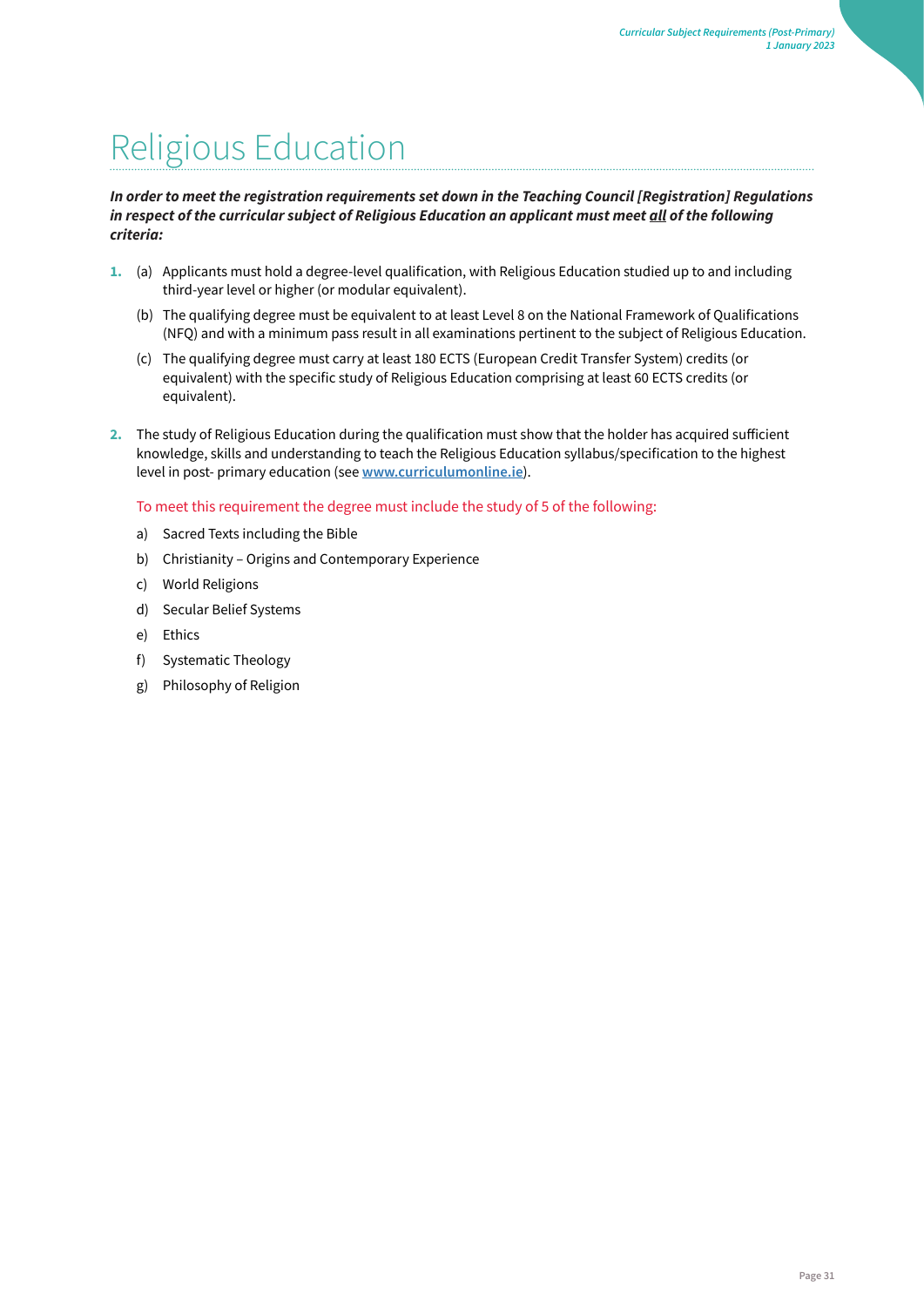### <span id="page-33-0"></span>**Technology**

### *In order to meet the registration requirements set down in the [Teaching Council \[Registration\] Regulations](http://www.teachingcouncil.ie/_fileupload/TC_Legislation/Registration_Regulations_2009_90665047.pdf) [in](http://www.teachingcouncil.ie/_fileupload/TC_Legislation/Registration_Regulations_2009_90665047.pdf) [re](http://www.teachingcouncil.ie/_fileupload/TC_Legislation/Registration_Regulations_2009_90665047.pdf)spect of the curricular subject of Technology an applicant must meet all of the following criteria:*

- **1.** (a) Applicants must hold a degree-level qualification, with Technology studied up to and including third-year level or higher (or modular equivalent).
	- (b) The qualifying degree must be equivalent to at least Level 8 on the National Framework of Qualifications (NFQ) and with a minimum pass result in all examinations pertinent to the subject of Technology.
	- (c) The qualifying degree must carry at least 180 ECTS (European Credit Transfer System) credits (or equivalent) with the specific study of Technology comprising at least 60 ECTS credits (or equivalent).
- **2.** The study of Technology during the qualification must show that the holder has acquired sufficient knowledge, skills and understanding to teach the Technology syllabus/specification to the highest level in post- primary education (see **[www.curriculumonline.ie](http://www.curriculumonline.ie/)**[\)](http://www.curriculumonline.ie/)[.](http://www.curriculumonline.ie/)

To meet this requirement the degree must include the study of all of the following:

- a) Health & Safety<sup>19</sup>
- b) Product Design and Manufacture<sup>20</sup>
- c) Materials Technology and Processing $21$
- d) Applied Electronic and Control Systems<sup>22</sup>
- e) Information and Communications Technology
- f) Manufacturing Systems<sup>23</sup>
- g) Structural & Mechanical Systems

<sup>19</sup> this must include the development of knowledge and skills in relation to identification of hazards, assessment of risk and the safe management of a classroom/work environment

<sup>20</sup> This must include engagement with the design of artefacts to include the integration of mixed technologies, the development of knowledge and skills, and the use of associated graphic communication techniques and Computer- Aided Design.

<sup>21</sup> This must include the development of skills and best practice in the safe processing of a variety of materials. Particular focus should be placed on material properties, performance, and processing requirements. The study of Computer-Aided Manufacture should be included.

<sup>22</sup> This must include engagement with applied electronic and control systems suitable for use in the second level educational system.

<sup>23</sup> This must include project and quality management.